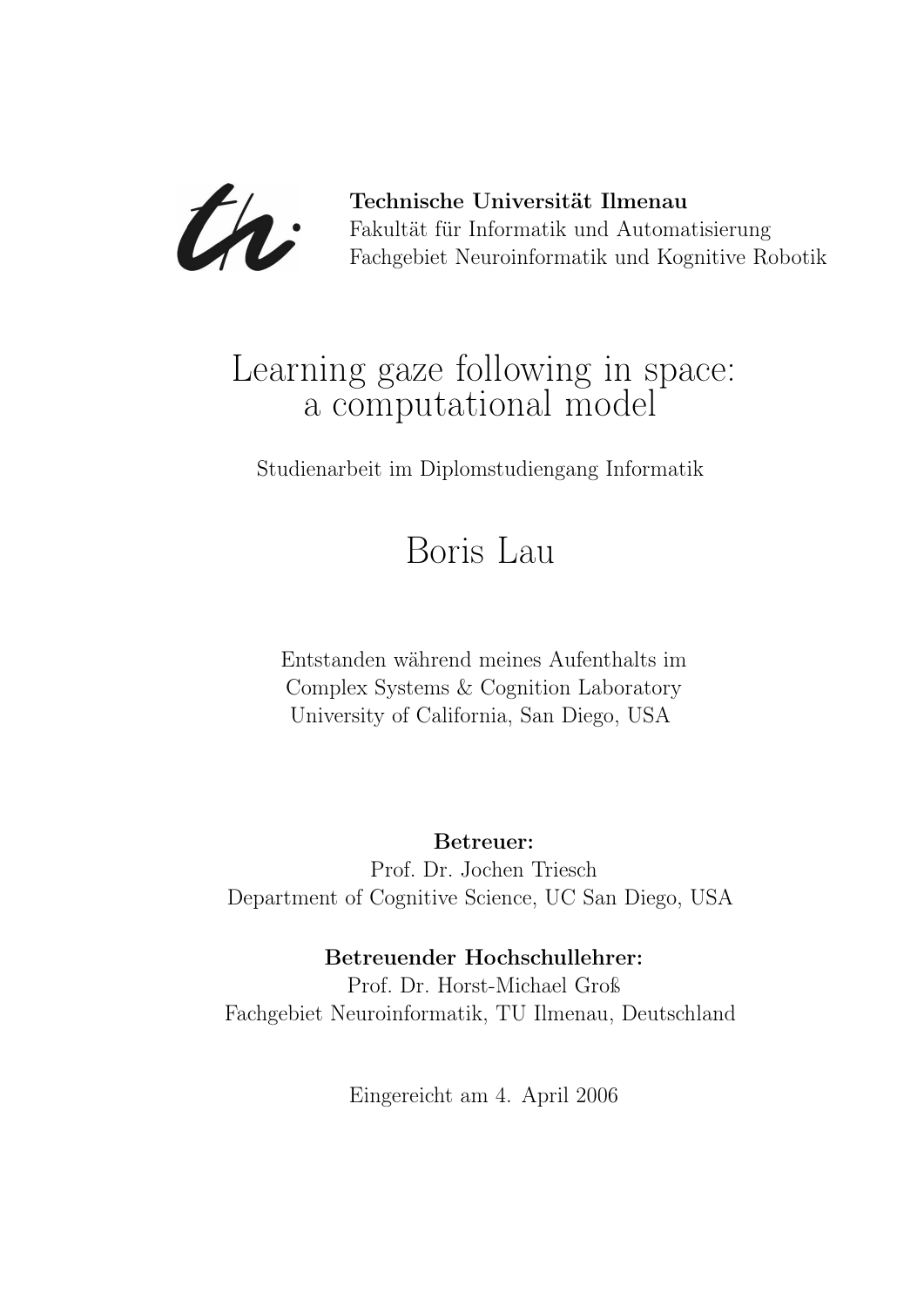Following another person's gaze in order to achieve joint attention is an important skill in human social interactions. This work analyzes geometric aspects of the gaze following problem and proposes a learning-based computational model for the emergence of gaze following skills in infants. The model acquires advanced gaze following skills by learning associations between caregiver head poses and positions in space, and utilizes depth perception to resolve spatial ambiguities. It demonstrates that the succession of different "stages" of gaze following competence observed in infants can be explained with a single, generic learning mechanism.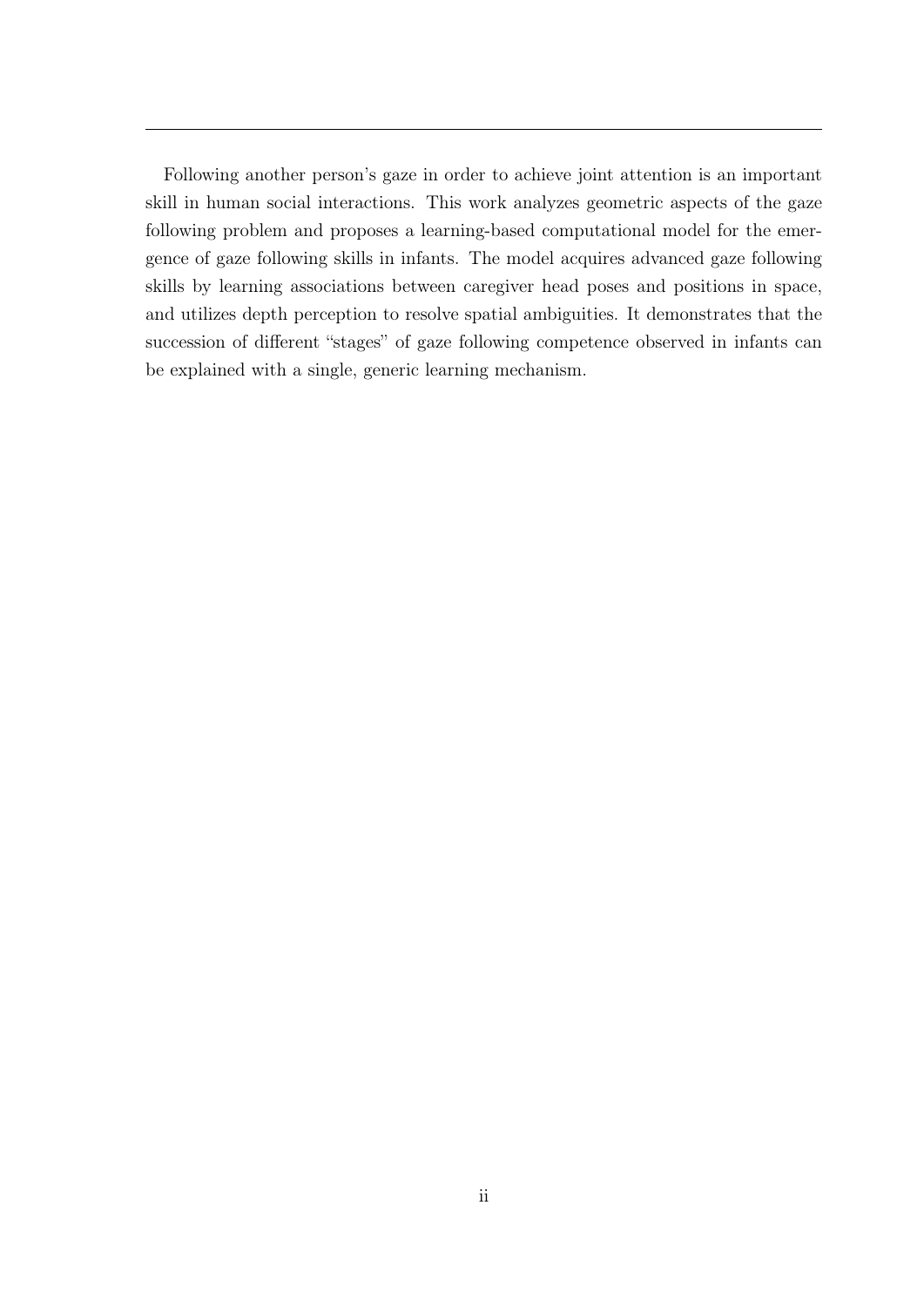# **Contents**

| $\bf{0}$       |                            | Preface<br>1                                                                           |                |  |  |  |
|----------------|----------------------------|----------------------------------------------------------------------------------------|----------------|--|--|--|
| $\mathbf{1}$   | Introduction               |                                                                                        |                |  |  |  |
|                | 1.1                        | Shared attention and gaze following $\ldots \ldots \ldots \ldots \ldots \ldots \ldots$ | $\overline{2}$ |  |  |  |
|                | 1.2                        |                                                                                        | 3              |  |  |  |
|                | 1.3                        |                                                                                        | 5              |  |  |  |
| $\overline{2}$ |                            | Previous computational models<br>6                                                     |                |  |  |  |
| 3              | A new gaze following model |                                                                                        |                |  |  |  |
|                | 3.1                        | Environment, objects, and a caregiver $\dots \dots \dots \dots \dots \dots \dots$      | 8              |  |  |  |
|                | 3.2                        | The infant agent $\dots \dots \dots \dots \dots \dots \dots \dots \dots \dots \dots$   | 9              |  |  |  |
|                |                            | 3.2.1                                                                                  | 10             |  |  |  |
|                |                            | 3.2.2<br>Estimation of caregiver's line of gaze $\ldots \ldots \ldots \ldots$          | 12             |  |  |  |
|                |                            | 3.2.3                                                                                  | 12             |  |  |  |
|                |                            | 3.2.4                                                                                  | 14             |  |  |  |
| 4              |                            | Our simulation environment                                                             | 15             |  |  |  |
|                | 4.1                        |                                                                                        | 15             |  |  |  |
|                | 4.2                        |                                                                                        | 22             |  |  |  |
| 5              | <b>Experiments</b><br>23   |                                                                                        |                |  |  |  |
|                | 5.1                        |                                                                                        | 23             |  |  |  |
|                | 5.2                        | Overcoming the Butterworth error $\dots \dots \dots \dots \dots \dots \dots \dots$     | 25             |  |  |  |
|                | 5.3                        | Learning in cluttered environments $\ldots \ldots \ldots \ldots \ldots \ldots \ldots$  | 28             |  |  |  |
| 6              |                            | Conclusion<br>29                                                                       |                |  |  |  |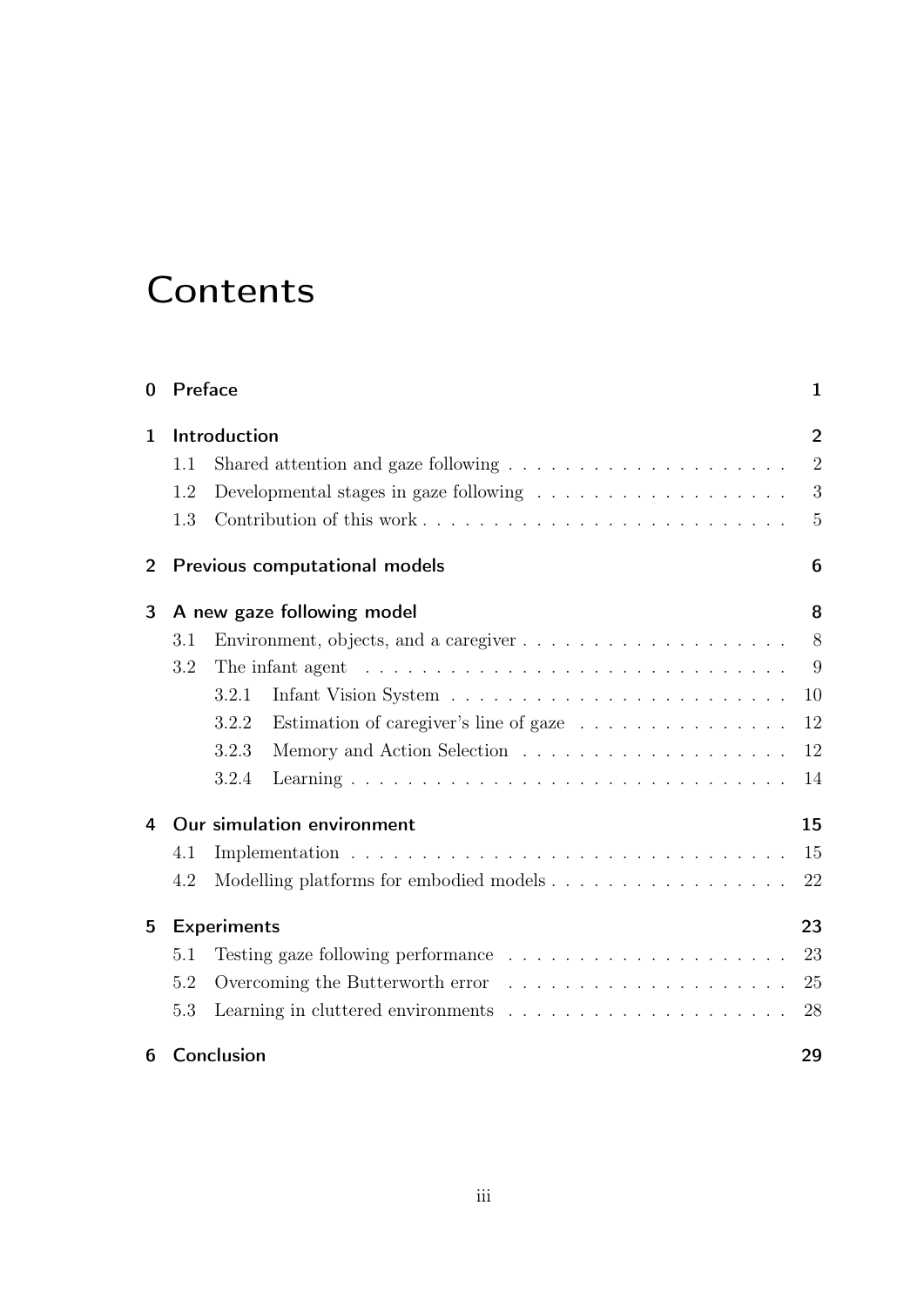## 0 Preface

The work for this paper has been done during my stay in the Complex Systems & Cognition Laboratory at the University of California, San Diego, with Jochen Triesch being my supervisor. It is part of the interdisciplinary MESA project (Modeling the Emergence of Shared Attention) at UC San Diego, a larger effort to understand the emergence of shared attention in normal and abnormal development supported by the National Alliance for Autism Research. Parts of this paper have already been published and presented at the workshop "Selforganization of adaptive behaviour" in Ilmenau, Germany [1] and the "International Conference on Development and Learning" [2] in San Diego, USA. Compared to the published conference papers this seminar paper has a slightly longer introduction and an additional chapter about the new simulation platform, with implementation details of the model. Further work has been done on the model, to make it more robust with respect to parameter variations. It utilizes now a different way of representing memory, which I think is clearer and more straight forward. There also is a new section with a third experiment that tests how a cluttered training environment affects the performance of the model.

This paper could not exist without the help and support from several people: I want to thank Jochen Triesch, Christof Teuscher and Gedeon Deák for fruitful discussions, and Alan Robinson, Erik Murphy-Chutorian and Melanie Keller for comments on the draft. I also thank the German National Merit Foundation for their support, especially for the financial aid for my stay in San Diego.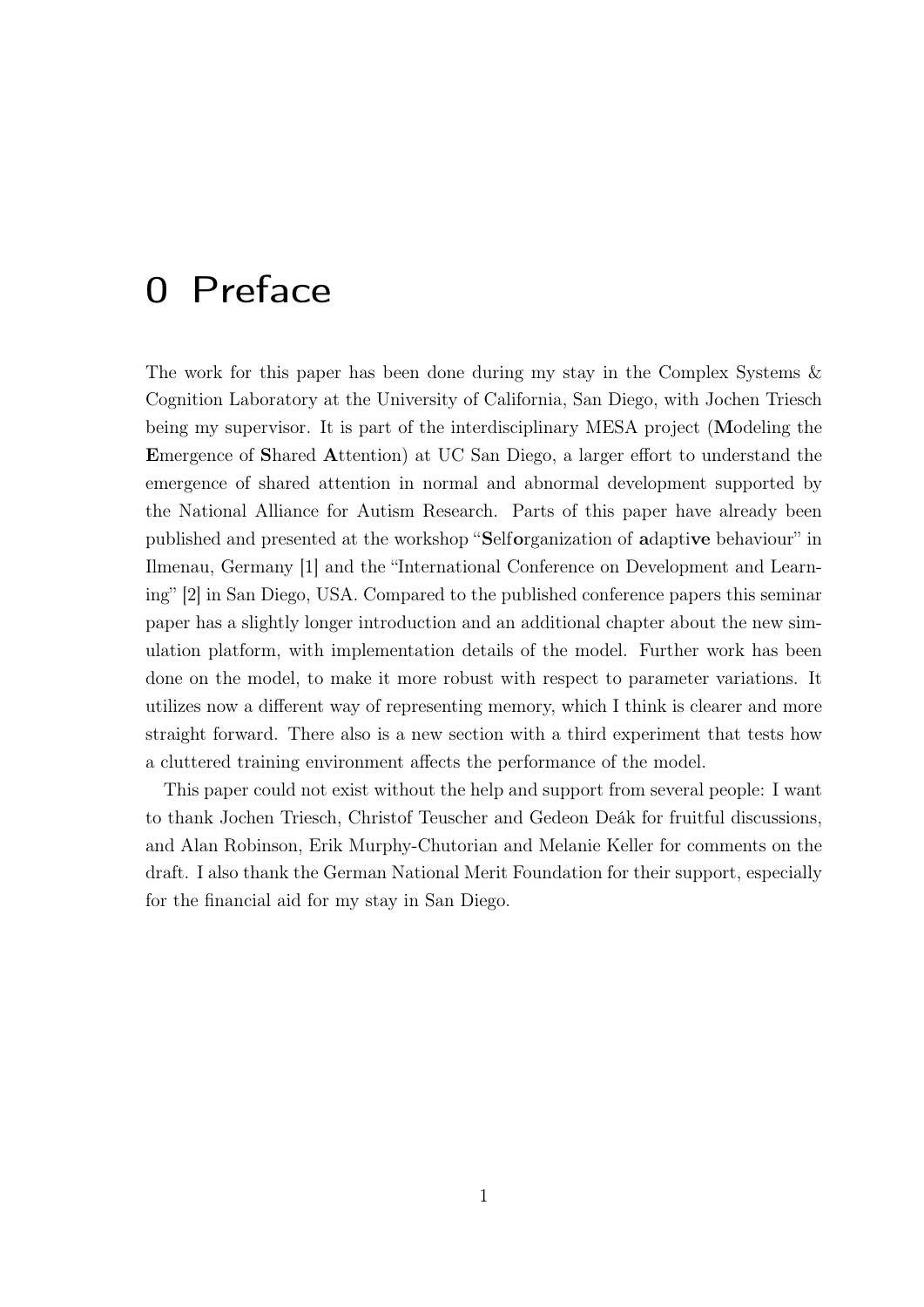## 1 Introduction

Why a computational model for the acquisition of gaze following in infants? Current accounts of cognitive development are largely descriptive. Little is known about how the many factors that change in the infant brain cause social specific skills to emerge. The developmental trajectory for a particular cognitive skill such as gaze following may depend in complex ways on the course of development of other skills such as face processing. Little is known about such dependencies and they are notoriously difficult to study experimentally. Computational models can help to theorize about developmental phenomena like the emergence of shared attention, and suggest explanations that in turn can guide further experimental work. The benefits of such an approach have been discussed in the literature (e.g. [3, 4]) and discovered by a growing community of scientists. Also, there are several international conferences that explicitly deal with cognitive modelling.

## 1.1 Shared attention and gaze following

The capacity for shared attention or joint attention is a cornerstone of social intelligence. It refers to the matching of one's focus of attention with that of another person, which can be established for example by gaze following. Attention sharing plays an important role in the communication between infant and caregiver [5]. It allows infants to learn what is important in their environment, based on the perceived distribution of attention of older, more expert individuals. In conjunction with a shared language, it makes children able to communicate about what they perceive and think about, and to construct mental representations of what others perceive and think about. Consequently, episodes of shared attention are crucial for language learning [6].

Some authors make a subtle distinction between joint and shared attention: joint attention only requires that two individuals attend to the same object, whereas shared attention also implies that each have knowledge of the other individual's attention to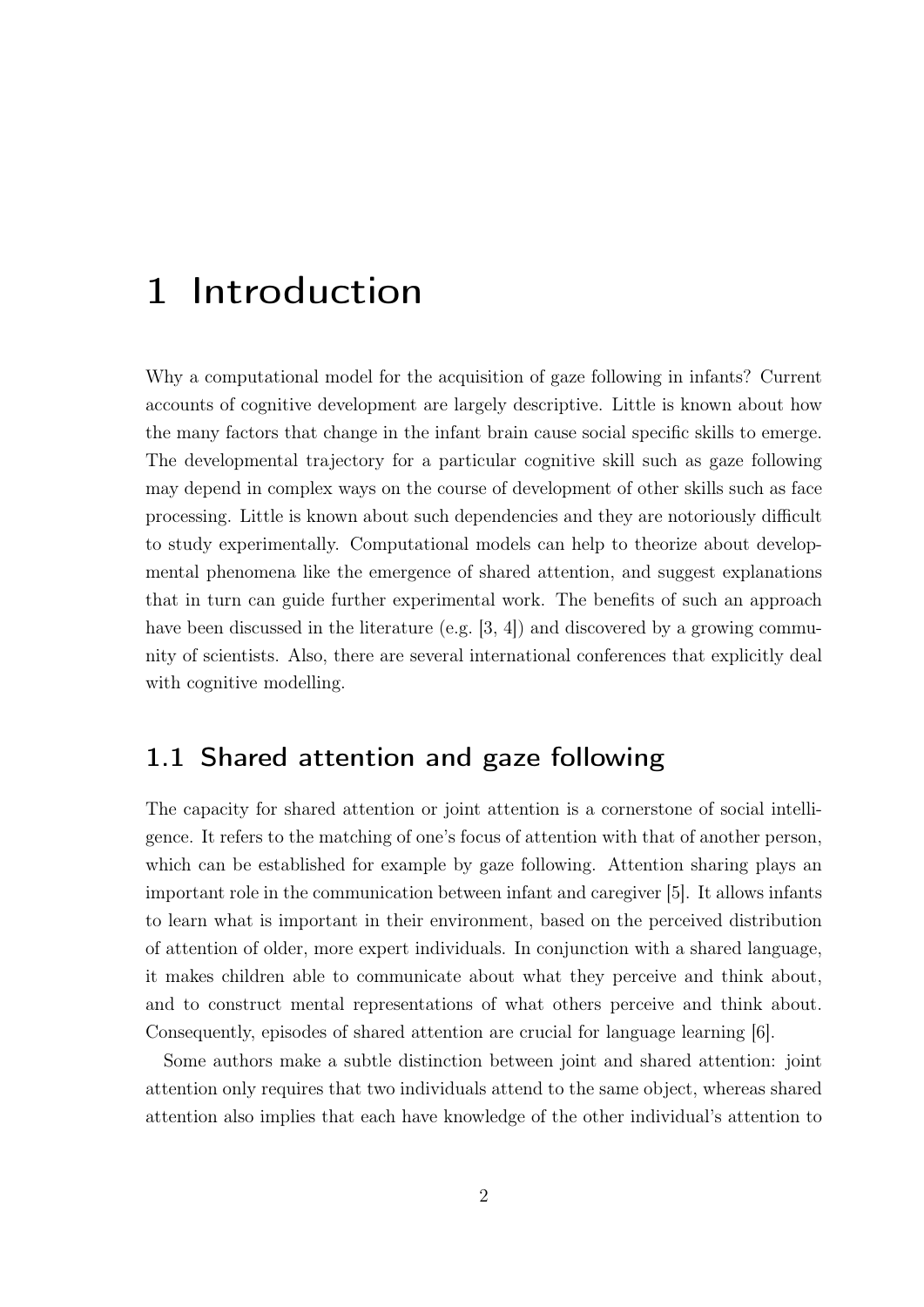

Figure 1.1: Left: Gaze following experiment with frontal  $(F)$ , lateral  $(L)$  and rear  $(R)$ objects. Caregiver (C) and infant (I) are facing each other. Right: The caregiver looks at the lateral target. Six-month-old infants shift their gaze in the correct direction, but will most likely attend to the first object along their scan path (Butterworth error). 18-month-olds follow gaze to the correct lateral object, second in their scan path.

this object. In this paper, we will only be concerned with joint visual attention, which has been defined as looking where somebody else is looking, and which we view as an important precursor to the emergence of true shared attention. While initially, joint visual attention is mostly initiated by the caregiver, young infants soon acquire gaze following skills and initiate joint attention themselves [7]. There has been a significant body of research studying how these skills develop since the pioneering work by Scaife and Bruner [8].

### 1.2 Developmental stages in gaze following

Infants do not follow another person's gaze from their birth on: three-month-old infants respond slowly or almost not at all to a parent's voice or gesture, but by 10 months, their responses are better organized, more controlled, and predictable. By their first birthday most infants can follow adults' gaze and pointing gestures [9, 10]. This schedule should be understood as a rough guideline. In fact, there has been a considerable debate about when gaze following emerges in human infants with estimates ranging from 6 to 18 months, and there is evidence for substantial individual differences [11].

Different distinguishable stages and effects during the development of gaze following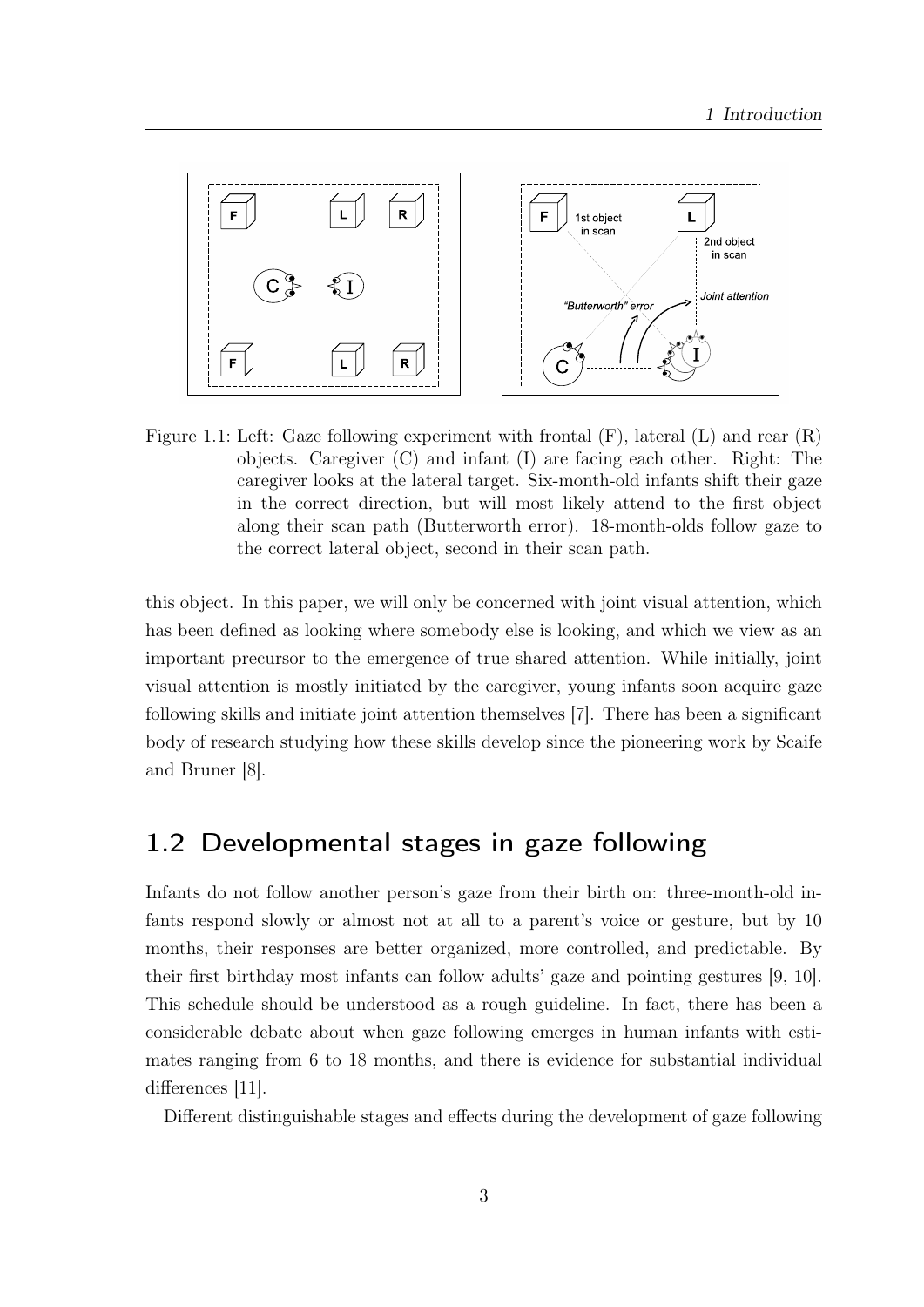have been discovered in cross-sectional studies: Butterworth and Jarrett tested gaze following abilities of 6-, 12- and 18-month-old infants in a controlled environment [12]. In their experiments the infants were seated facing their mothers at eye level in an undistracting laboratory. Two or four targets of identical shape and color were presented at the same time as pairs on opposite sides of the room, also at the infants' eye level. Mother and infant were facing each other in every trial, until the mother shifted her gaze to a designated target. The infants' reactions were monitored and analyzed. Figure 1.1 (left) shows a typical setup of the experiments. All tested infants could shift their gaze to the correct direction and were able to locate targets presented within their field of view. However, only the 18-month-old infants followed gaze to rear targets, while younger infants would not turn to search for targets behind them. When multiple target pairs were presented at the same time, for example the frontal and lateral targets in Fig. 1.1, 6-month-old infants were not able to tell which target their mother was looking at: when the mother turned to look at a lateral object, they shifted their gaze in the correct direction, but were likely to end the gaze shift at the first (frontal) object along their scan path, as shown in Fig. 1.1 (right). We call this effect the "Butterworth error". The infants in the 12 month group attended significantly more often to the correct object, but only the 18-month-old infants reliably followed their mother's gaze to the second (lateral) target.

Butterworth and Jarrett associate a developmental stage with each of the age groups: infants in the "ecological stage" around 6 months follow gaze in the right direction but locate only frontal targets correctly, and only if they are first along the scan path. 12month-old infants in the "geometric stage" are able to locate the target objects more accurately and overcome the Butterworth error in some of the trials. Infants who have reached the "representational stage" around 18 months overcome the Butterworth error even more reliable and are also able to locate targets behind them. The emergence of those stages is explained with three different mechanisms of gaze following that become effective in a sequential order and correspond to the observed stages [12].

The postulation of three different mechanisms is not necessary to account for the observed patterns of behavior, however. Let us take a closer look at the geometry of gaze following. Following somebody's gaze in order to establish joint attention is a non-trivial task in cluttered environments. By observing someone's head pose, one can only infer the person's direction of gaze, rather than the distinct focus of the person's attention. Gaze following therefore requires scanning for an object along an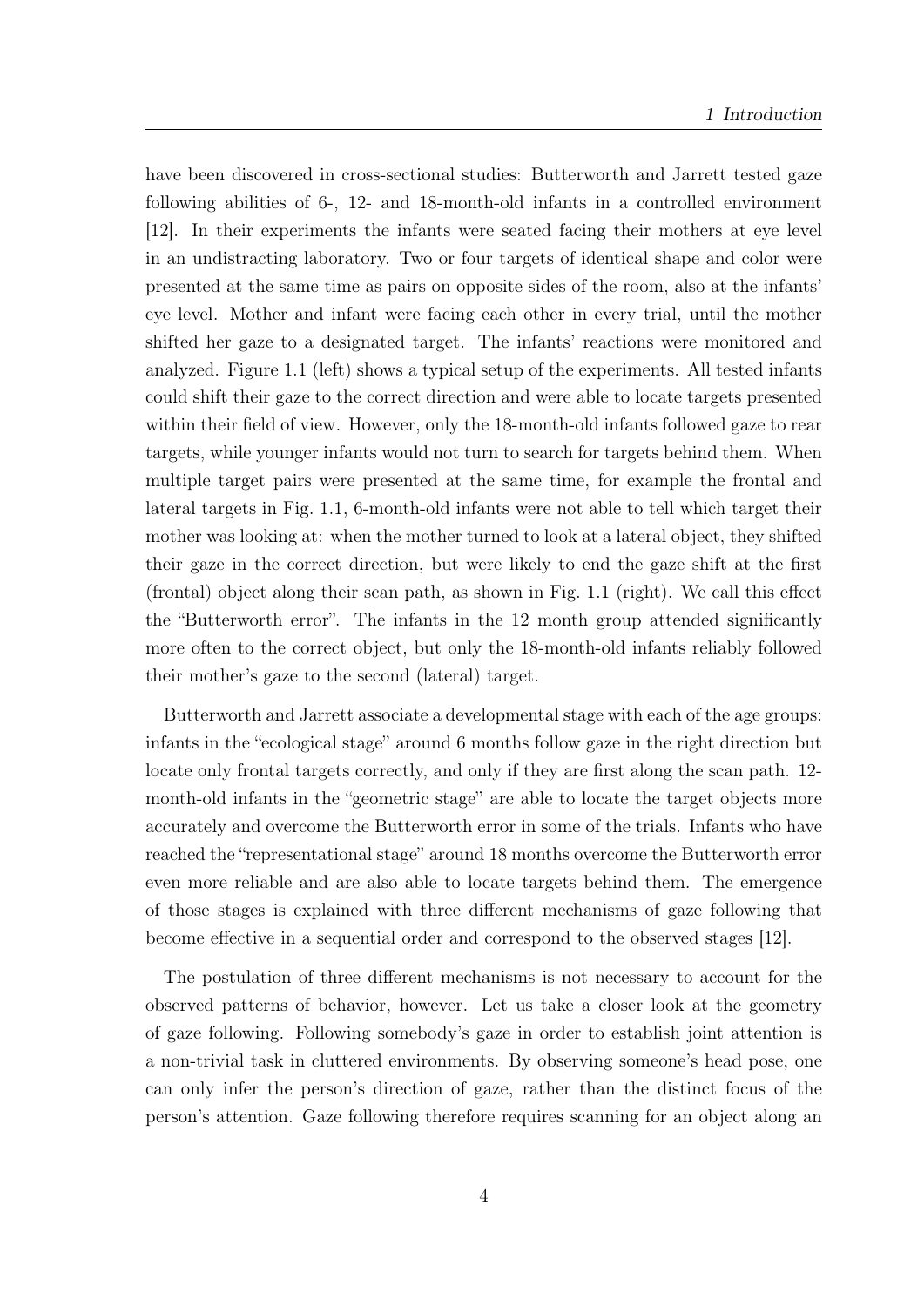estimate of a person's line of sight. For a precise estimate, infants have to evaluate the orientation of the caregiver's head and eye, as well as their own relative position to the caregiver.

An important line of research is concerned with the specific features that infants use to estimate the adult's direction of gaze. There is evidence that younger infants rely exclusively on the caregiver's head pose [13], while between 12 and 14 months there is a significant increase in the reliance on the eye orientation [14]. By 18 months, gaze following is reliably produced on the basis of eye movements alone [12]. The models described in this paper do not explicitly differentiate between head and eye orientations. We will therefore use the term 'head pose' in a general meaning, referring to both head or eye orientations.

The better the infants can discriminate different head poses, the better they can narrow down the region in space where they expect the caregiver's gaze target to be. Accurate depth perception can help to judge if objects are in the estimated line of gaze, and seems to be critical in situations where objects are in the projection of the caregiver's line of gaze but at different distances, as in Butterworth's experiments. There is evidence that infants' perception of some depth cues continues to develop until at least 7 months [15]. Thus, limitations in both head pose discrimination and depth perception could have an impact on infants' ability to acquire advanced gaze following skills and may be part of an explanation of the staged development of gaze following.

## 1.3 Contribution of this work

In order to explain the emergence of gaze following one has to explain the underlying dynamical processes of development, rather than just the snapshots provided by crosssectional studies. In the remainder of this paper we propose a computational model in which the infant acquires sophisticated gaze following skills and is able to overcome the Butterworth error by utilizing depth perception. It demonstrates that the observed behaviors can emerge from a single learning mechanism and thus provides a more parsimonious account for the emergence of gaze following than the three different mechanisms proposed by Butterworth and Jarrett.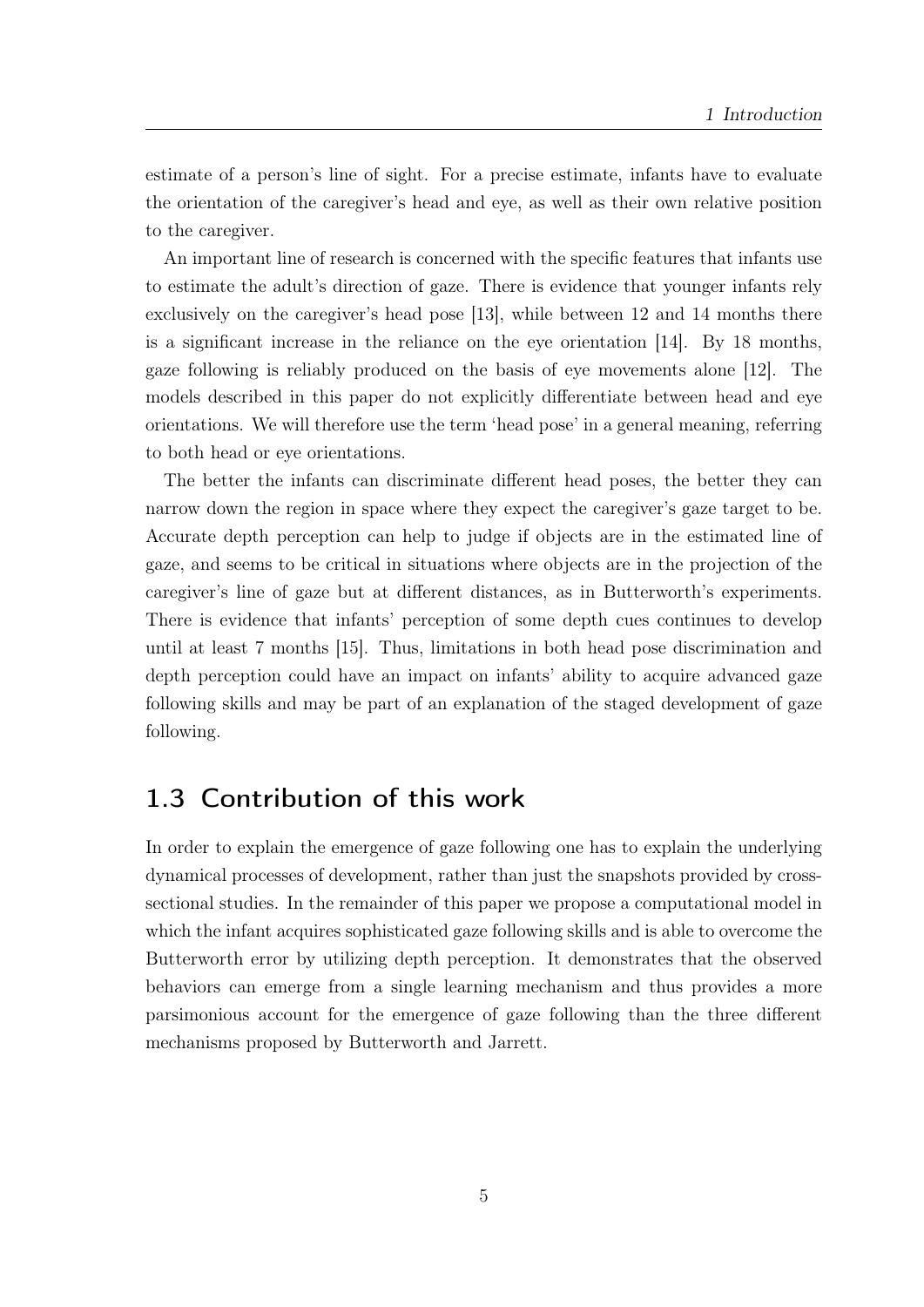## 2 Previous computational models

Two different kinds of theories of the emergence of gaze following have been proposed. Modular or nativist theories posit the existence of innate modules, which are typically thought to be the product of evolution rather than to emerge from learning (e.g. [16]). Learning based accounts explain the emergence of gaze following by postulating that infants learn that monitoring their caregiver's direction of gaze allows them to predict where interesting visual events occur. This idea goes back to Moore & Corkum [17]. At present, the experimental evidence for or against a learning account of the emergence of gaze following in infants is still inconclusive, but computational models have shown that it is possible to acquire gaze following skills through learning.

Several computational models have been developed that address different aspects of the gaze following problem. Two of them show how infants can learn gaze following without an external supervisor giving rewards for accomplished joint attention. Both are discussed in the remainder of this section.

Carlson and Triesch recently proposed a computational model for the emergence of gaze following [18]. Their model infant predicts where salient objects are on the basis of the caregiver's head pose. They use a temporal difference (TD) learning approach [19] to show how an infant can develop these skills only driven by visual reward. The infant receives different rewards for looking at the caregiver and looking at salient objects. This reward structure can be adjusted to simulate certain symptoms of developmental disabilities like Autism or Williams Syndrome. Experiments with the model make predictions about the emergence of gaze following in children with those disabilities. Further experiments with this model were conducted by Teuscher and Triesch [20], focusing on the effect of different caregiver behaviors on the emergence of infants' gaze following skills.

The Carlson and Triesch model operates on a finite set of possible object locations without any spatial relationships. Each location has a one-to-one correspondence with a distinct caregiver head pose. One object is located at any time at any one of these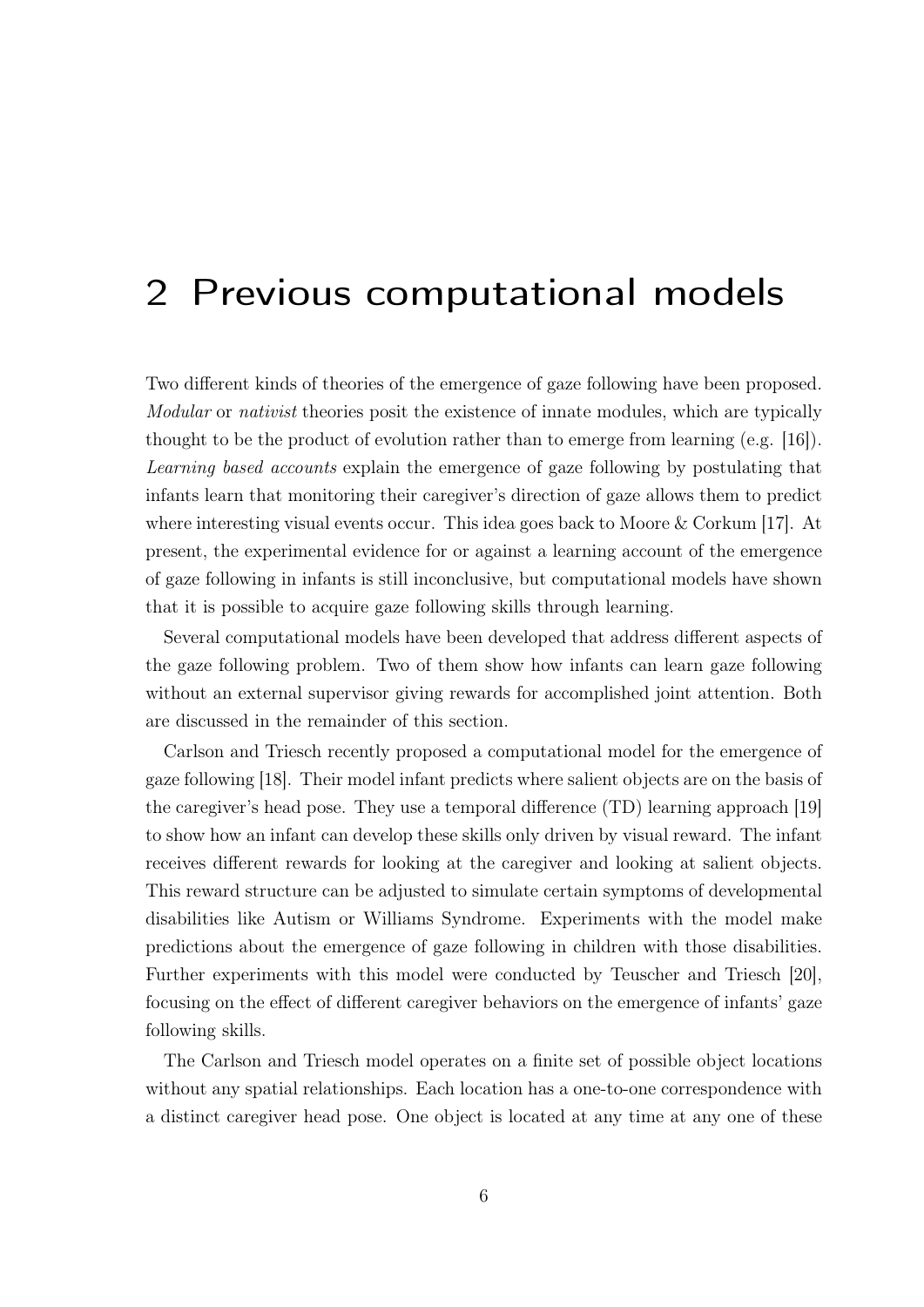positions. The caregiver agent has a certain probability of looking at that object. The model infant consists of two reinforcement learning agents: the 'when-agent' decides whether to continue fixating on the same location or to shift gaze, while the 'whereagent' determines the target of each gaze shift. Both agents try to maximize the long term reward obtained by the infant through temporal difference learning. The infant perceives the caregiver's head pose whenever it attends to the caregiver, and learns to exploit the correlation between the head pose and the location of salient objects. This model supports the theory of the acquisition of gaze following by learning. However, it is not adequate for explaining the stages observed by Butterworth and Jarrett since it does not deal with geometric relationships and spatial ambiguities.

A model by Nagai et al. has been implemented on a robotic platform [21]. The robot learns to follow the gaze of a human caregiver by offline training with recorded examples. Two separate modules, one for visual attention and one for learning and evaluation, output motor commands for turning the robot's camera head. A probabilistic gate module decides which of the two proposed motor commands gets executed. The probability for selecting the output of the learning module is changed from zero to one according to a predefined sigmoid function during the learning process. The visual attention module locates faces and salient objects by extracting color, edge, motion, and face features from the camera images. It uses a visual feedback controller to shift the robot's attention towards interesting objects. The learning module consists of a three-layered neural network that learns a mapping from gray-level face images to motor commands by backpropagation. The network is trained with the current motor position as teacher signal and the caregiver image as input, whenever a salient object is fixated.

The authors mention that every head pose only specifies a line of gaze rather than a distinct location in space. They deal with this ambiguity by moving the cameras incrementally towards the learned coordinates and stopping the movement at the first encountered object. Their model does not include depth perception and cannot resolve situations where distracting objects lie in the projection of the caregiver's line of gaze in the camera images, but at a different distance (compare Fig. 1.1, right). The model is not able to overcome the Butterworth error, which seems to be an essential characteristic of advanced gaze following skills in infants.

In conclusion, none of the models in the literature can correctly capture how infants eventually learn advanced gaze following skills as observed in 18-month-old infants.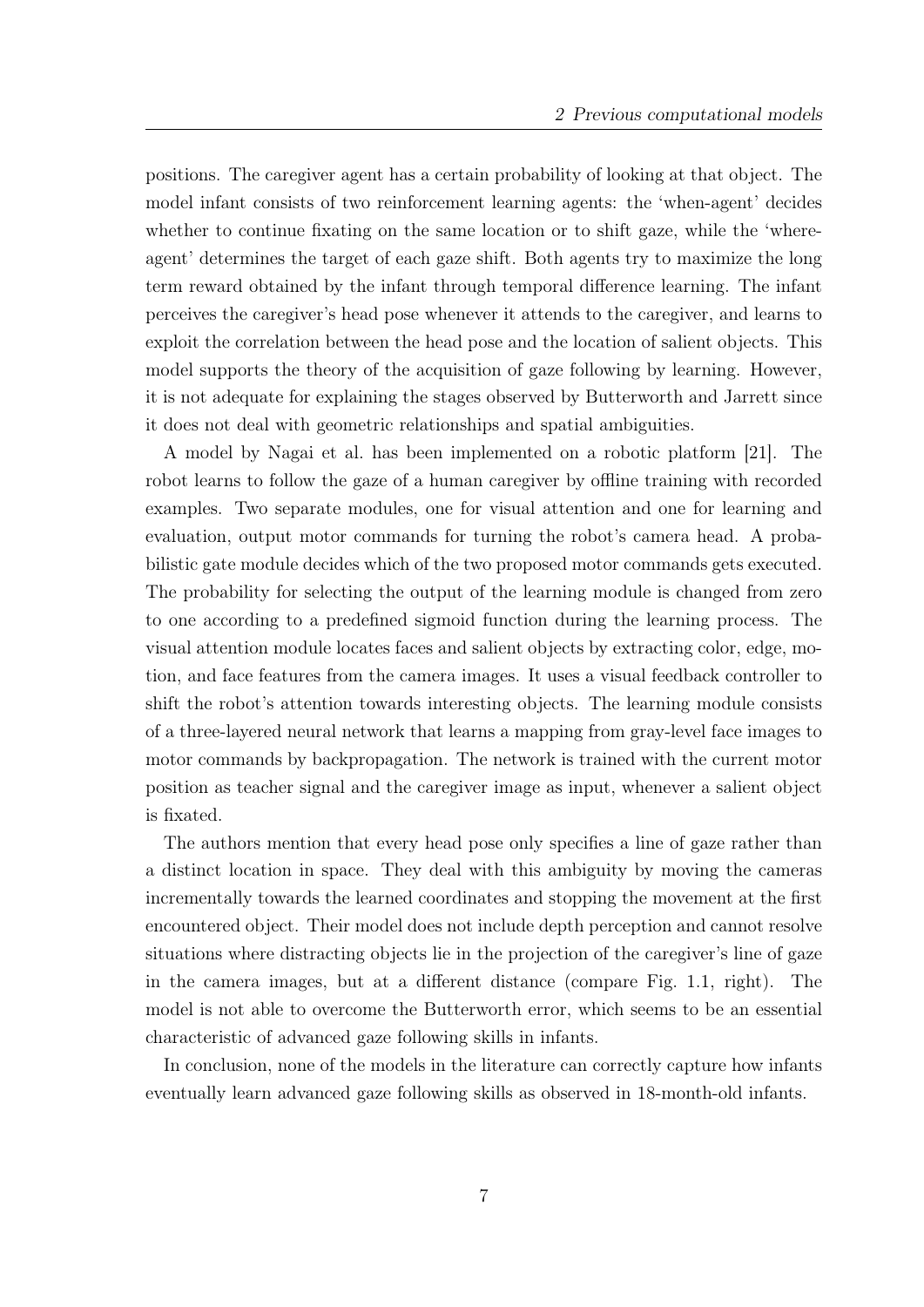## 3 A new gaze following model

Our new model specifically addresses the spatial ambiguities in the learning of gaze following, and is able to faithfully reproduce infants' abilities to resolve them. It consists of a simulated environment and two different agents, an infant (Inf) and its caregiver (CG). The infant learns to follow the caregiver's gaze by establishing associations between the caregiver's head pose and positions in space where interesting objects or events are likely to be present. This online learning mechanism is driven by visual feedback, based on the infant's preference for looking at the caregiver's face and salient objects in its environment. The infant exploits the correlation between the caregiver's line of gaze and the locations of salient objects to learn associations between the two. The perceptual preferences and the ability to shift gaze to interesting objects are important prerequisites for the learning process. We assume that both are operating before infants show simple gaze following behavior (i.e., before an age of six months).

The environment is similar to the setups in the experiments by Butterworth and Jarrett [12], with both agents' eyes and all objects being at the same height from the floor. The learning process is divided into trials: objects are placed at random positions in the environment in every trial. One of them is selected as the caregiver's focus of attention. The object locations and the caregiver direction of gaze do not change during a trial. The infant is looking at the caregiver at the beginning of every trial but can change its direction of gaze. The model operates in discrete time steps  $t = 0, \ldots, T$ . Each trial lasts for  $T = 10$  time steps.

### 3.1 Environment, objects, and a caregiver

The environment is represented by a two-dimensional 7x9 grid with cartesian coordinates. Objects indexed with  $i = 1, \ldots, N$  are introduced by specifying their grid coordinates  $(x_i, y_i)$  and a scalar saliency  $s_i \in [0.5, 1]$ . Both agents  $a \in \{\text{Inf}, \text{CG}\}\$ are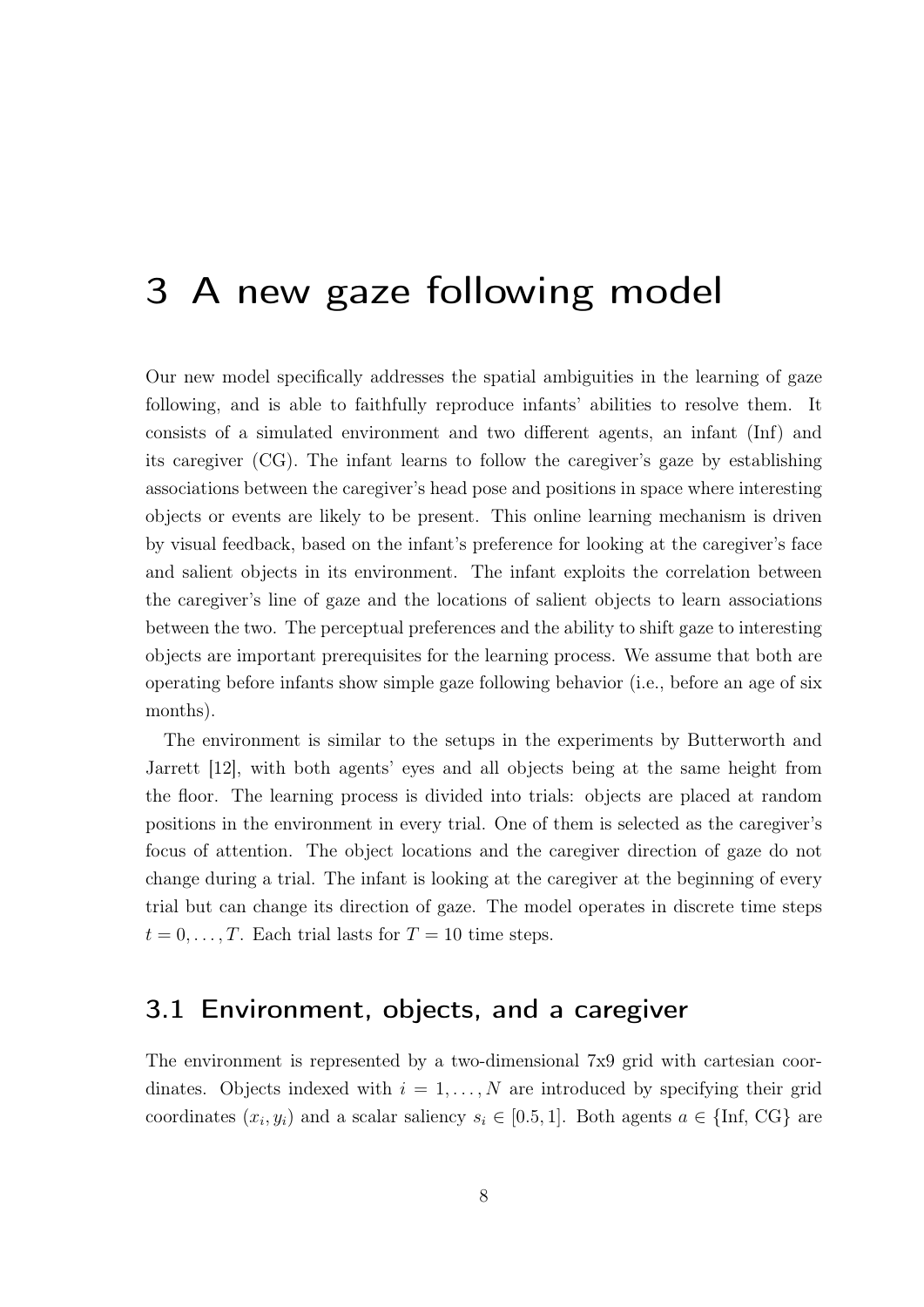defined by their positions in space  $(x_a, y_a)$ , a base orientation  $\varphi_a^0$  and the current direction of gaze  $\varphi_a(t) \in [-180^\circ, +180^\circ]$ , relative to  $\varphi_a^0$ . In addition to the current angle of gaze we introduce the function  $d_a(t)$ , which measures the distance from an agent to the point that the agent is currently looking at. The caregiver also has an associated saliency  $s_{CG} = 0.1$ . All angles and distances are discretized. We use 16 different values for angles (each corresponds to a range of  $22.5^{\circ}$ ), and 6 different values for distances (covering all possible distances in the 7x9 grid).

Since we focus on the spatial aspects of the learning problem and the infant's ability to learn gaze following without external task evaluation, we use a simple caregiver agent that does not react to the infant's actions. In every learning trial we let the caregiver look at the object i with the highest saliency  $s_i$  by setting its head/eye rotation  $\varphi_{CG}(t)$  to the appropriate value.

### 3.2 The infant agent

The infant has to use its limited visual perception to gain information about the environment. The architecture of the infant agent is shown in Figure 3.1. It can be divided into three parts: a vision system for the perception of objects and their saliencies, a system for determining the caregiver's head pose and estimating its line of sight, and a memory and action selection system for shifting gaze to potential object locations. Across these three parts, there are different layers of neurons: the visual input V, the encoded caregiver head pose  $h$ , an interest layer I, two memory layers M and  $M_{\text{gate}}$ , and an action layer A. Their activations are represented with scalar values. All layers use a body-centered polar coordinate system with discretized angle  $\theta$  and radius r. The only exception is the representation of caregiver's head pose  $h$ , which contains a representation of the caregiver's head orientation. Connections between the layers using body-centered representations link only neurons encoding the same area of space. Finally, there is a map of the saliencies of objects in the environment S and a focus of attention F, which is used to model foveated vision with a limited field of view in the infant.  $S$  and  $F$  should not be thought of as layers of neurons, but they also use the same body-centered representation. The activations shown in Fig. 3.1 correspond to the state of the model shown in Fig. 5.3.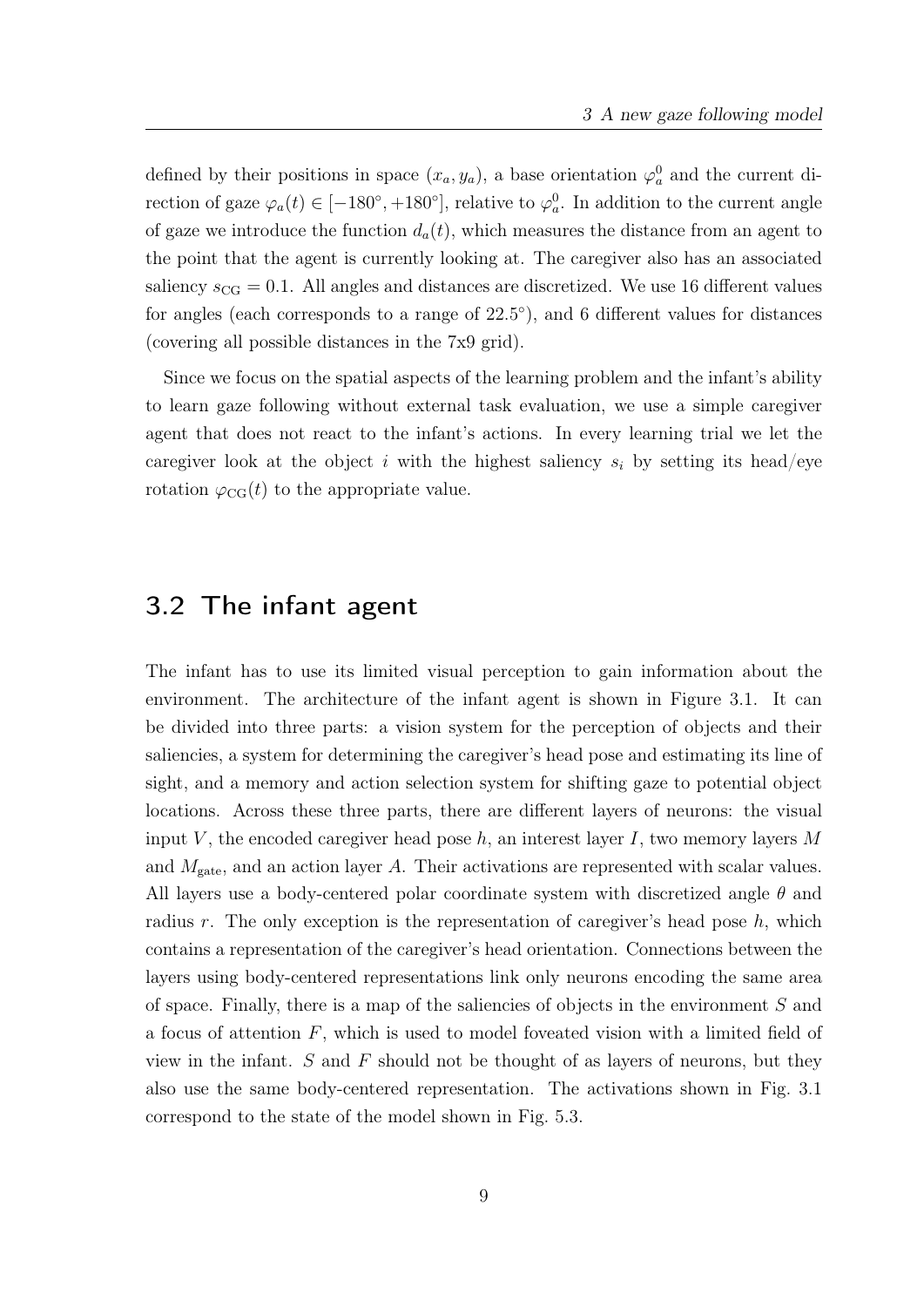

Figure 3.1: The infant agent with spatial representations in body-centered coordinate systems. Dark shading in the grid cells stands for high activation. The visual input V is the product of the object saliencies  $S$  and the focus of attention  $F$ . If the infant looks at the caregiver it estimates the caregiver's head pose  $h$ . This is mapped to an estimate of the caregiver's line of gaze, which is fused with the visual input into the interest map  $I$ . The infant shifts its gaze to the area with the highest activation in the action map A.  $M_{\text{gate}}$  is a memory representing which areas the infant has already inspected during the current trial, whereas  $M$  is a memory for the rewards received at these locations. Note that the discretization of space in the figure is coarser than the one actually used in the simulations.

#### 3.2.1 Infant Vision System

Visual Perception is the infant's only source of information about its environment. It receives two different kinds of visual data: the caregiver head pose, encoded in the layer  $h(\theta, t)$  described below, and visually observed object saliencies, encoded in the visual input layer  $V(\theta, r, t)$ . In several places we use discretized probability density functions  $G_{\sigma}(x)$  of the normal distribution as tuning curves for encoding input data for the infant agent. Extra normalization is necessary to ensure that the sum of the probabilities under the discrete gaussians over all integers  $x$  is equal to one. We define:

$$
G_{\sigma}(x) = \frac{1}{Z} \exp\left(-\frac{x^2}{2\sigma^2}\right)
$$
, with Z chosen such that  $\sum_{x \in \mathcal{X}} G_{\sigma}(x) = 1.$  (3.1)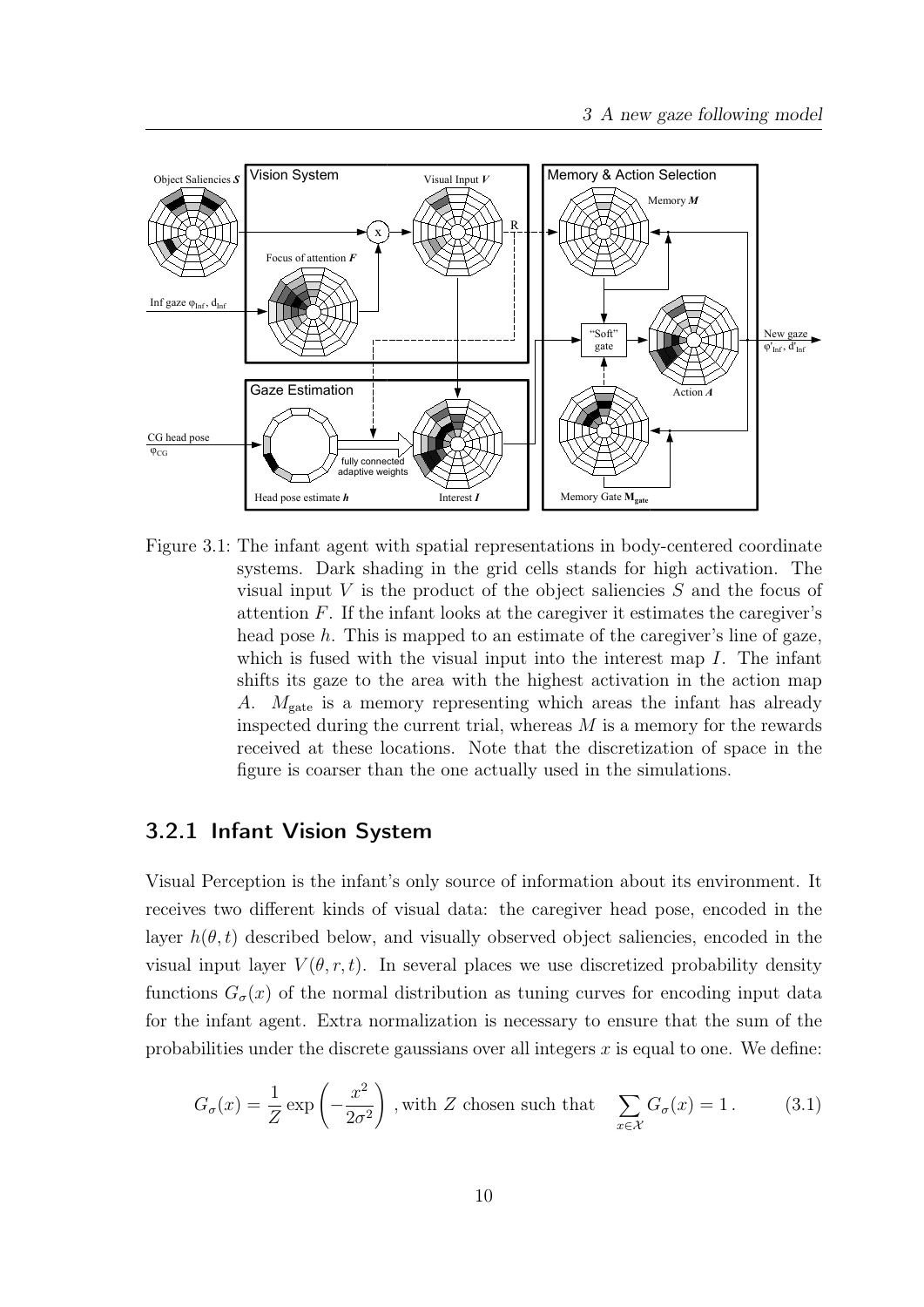The locations  $(x, y)$  of the salient objects and the caregiver are expressed as bodycentered polar coordinates  $(\theta', r')$ . The saliency value for each grid cell in S is the sum of all saliencies  $s_k, k \in \{1,..N,CG\}$  falling into the particular area of space. The infant's limited accuracy in depth perception is modeled by a gaussian tuning curve that "blurs" the saliencies in  $S$ :

$$
S(\theta, r, t) := \sum_{k \mid \theta'_k = \theta} s_k(t) \cdot G_{\sigma_d} \left( r'_k(t) - r \right). \tag{3.2}
$$

The effect of the gaussian can be seen in the illustration of  $S$  in Fig. 3.1: There are three salient objects in the room (dark cells), but the infant is not absolutely sure about their distance. By changing the variance  $\sigma_d^2$  of the gaussian we can control the infant's accuracy in depth perception.

We model the infant's vision as having a limited field of view and being foveated. Also, the infant's "depth of field" is limited, i.e. objects at distances other than the infant's current viewing distance are less salient than they would be at the right distance. To this end, we introduce the focus of attention  $F$ , which is encoded in the same body centered coordinate system as the neural layers.  $F$  is a product of two gaussians (not normalized):

$$
F(\theta, r, t) := exp\left(-\frac{(\theta - \varphi_{\text{Inf}}(t))^2}{2\sigma_\theta^2}\right) \cdot exp\left(-\frac{(r - d_{\text{Inf}}(t))^2}{2\sigma_r^2}\right) \,. \tag{3.3}
$$

It has its highest value at the center of gaze  $\theta = \varphi_{\text{Inf}}(t)$ ,  $r = d_{\text{Inf}}(t)$  and values close to zero for angles and distances further away from the infant's current center of gaze. The variances  $\sigma_{\theta}^2$  and  $\sigma_r^2$  influence the sharpness of the foveation and the size of the field of view. In this paper we use  $\sigma_{\theta}^2 = 1$  and  $\sigma_r^2 = 3.5$ . The infant's visual input V is the product of the object saliencies  $S$  and the focus of attention  $F$ , which acts as a foveation function:

$$
V(\theta, r, t) := S(\theta, r, t) \cdot F(\theta, r, t) . \qquad (3.4)
$$

For locations far from the current center of gaze  $V$  is practically zero — these locations are outside of the infant's field of view.

In every time step the infant generates a scalar "reward" signal R from the visual input at the infant's center of gaze:

$$
R(t) := V(\varphi_{\text{Inf}}(t), d_{\text{Inf}}(t))(t) . \qquad (3.5)
$$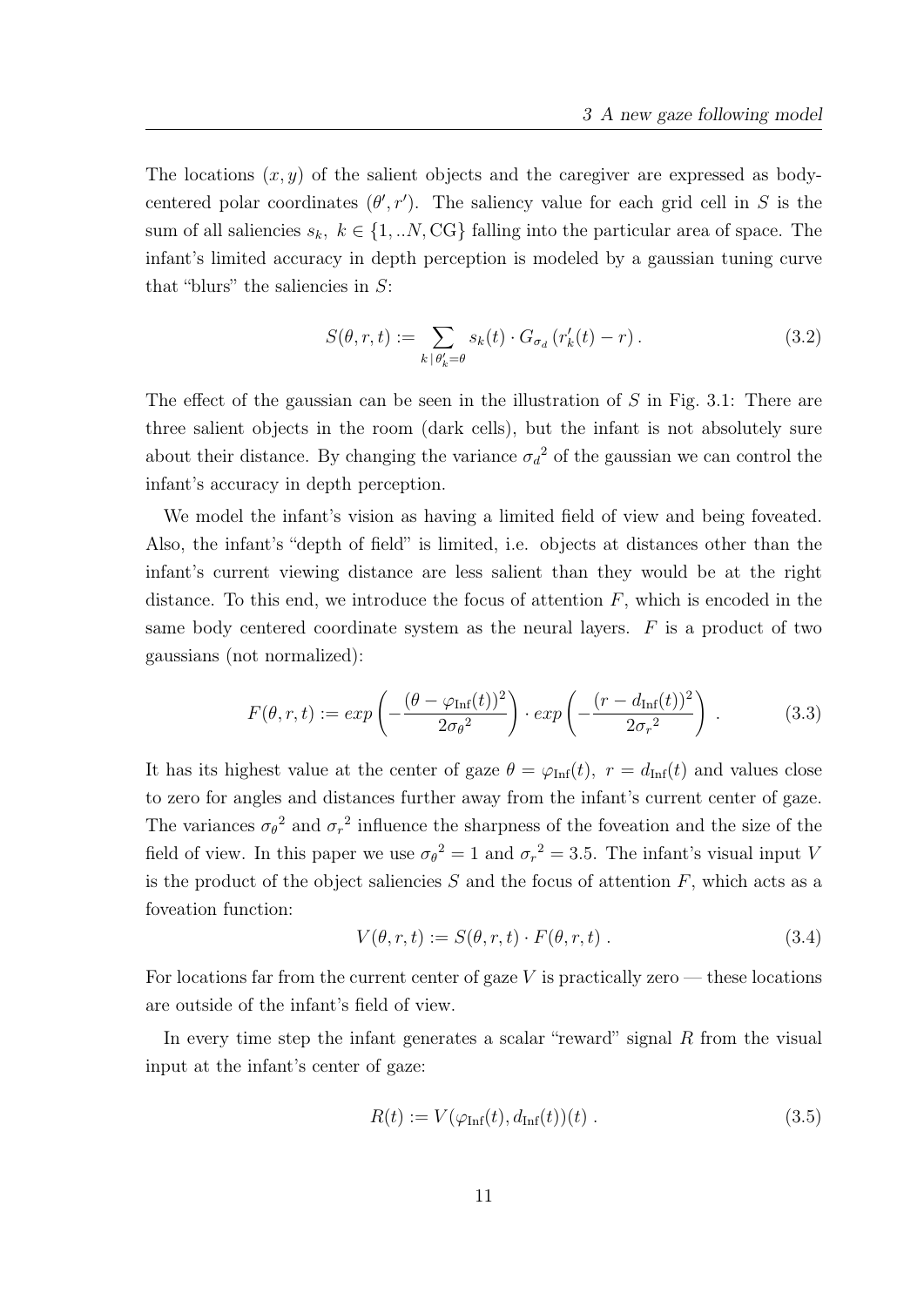This reward is used as a gate in the learning mechanism for the connections between layers h and I described below.

#### 3.2.2 Estimation of caregiver's line of gaze

The caregiver's head pose  $\tilde{\varphi}_{CG}$  is encoded with a population of neurons h with gaussian tuning curves. The variance  $\sigma_h^2$  models the level of accuracy in head pose discrimination. The activation in  $h$  is updated whenever the infant looks directly at the caregiver, using the following equation:

$$
h(\omega, t) := G_{\sigma_h} \left( \varphi_{\text{CG}}(t) - \omega \right). \tag{3.6}
$$

The infant's interest in the different locations in space is encoded by the interest layer  $I(\theta, r, t)$ . The activation of I is the sum of the visual input V and the estimate of the caregiver's line of gaze, which is generated from the encoded caregiver head pose  $h$ . The neurons in h are fully connected to the neurons in  $I$  via adjustable weights. The activation in h is fed forward via these weights and added to the visual input:

$$
I(\theta, r, t) := V(\theta, r, t) + \sum_{\omega} w_{\theta, r, \omega}(t) \cdot h(\omega, t) . \qquad (3.7)
$$

#### 3.2.3 Memory and Action Selection

To prevent the infant from repeatedly checking the same location for interesting targets, we are introducing a simple memory mechanism, that allows the infant to keep track of which locations it has already looked at (layer  $M_{\text{gate}}$ ) and what the observed saliencies at these locations were (layer  $M$ ).

Without inaccuracy in depth perception, the perceived saliencies could simply be memorized by defining:

$$
M(\varphi_{\text{Inf}}, d_{\text{Inf}})(t) := R(t) , \qquad (3.8)
$$

for every location inspected by the infant. Since the infant's depth perception can be inaccurate, a perceived saliency can be located at a distance not equal to  $d_{\text{Inf}}(t)$ , and still cause a positive reward R for the distance  $d_{\text{Inf}}(t)$  because of the gaussian blurring in S. Thus we need to apply the same blurring for the memory of the perceived saliencies. This requires us to not only update the memory for the location inspected but also the memory for nearby locations — albeit to a lesser extent.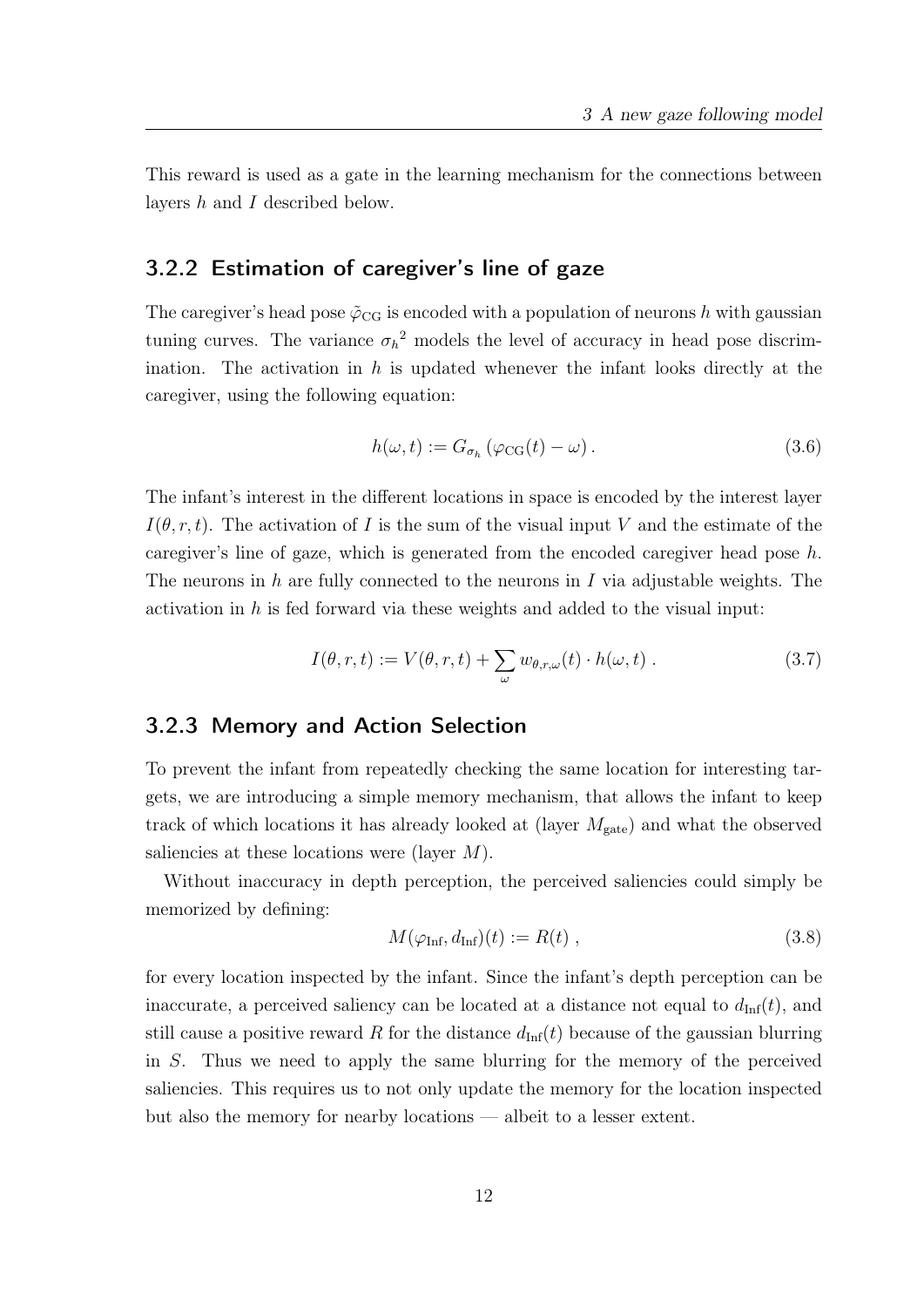Concretely, we define for all  $r$ :

$$
M(\varphi_{\text{Inf}}, r, t) := \left(1 - G_{\sigma_d} \left(d_{\text{Inf}}(t) - r\right)\right) \cdot M(\varphi_{\text{Inf}}, r, t - 1) + G_{\sigma_d} \left(d_{\text{Inf}}(t) - r\right) \cdot R(t) . \tag{3.9}
$$

The parameter  $\sigma_d^2$  modeling the spatial accuracy of the memory is identical to the one used in (3.2). The memory gate  $M_{\text{gate}}$  is used to keep track of the locations the infant has already looked at during this trial. Its activation is defined analogously to the one for M:

$$
M_{\text{gate}}(\varphi_{\text{Inf}}, r, t) := \qquad (1 - G_{\sigma_d} \left( d_{\text{Inf}}(t) - r \right) ) \cdot M_{\text{gate}}(\varphi_{\text{Inf}}, r, t - 1) \qquad (3.10)
$$

$$
+ \ G_{\sigma_d} \left( d_{\text{Inf}}(t) - r \right) \cdot 1 \ .
$$

The action map  $A(\theta, r, t)$ , finally, determines where the infant will look next. It is defined as:

$$
A(\theta, r, t) := M_{\text{gate}}(\theta, r, t) \cdot M(\theta, r, t) + (1 - M_{\text{gate}}(\theta, r, t)) \cdot I(\theta, r, t) \,. \tag{3.11}
$$

When a location has already been visited  $(M_{\text{gate}}(\theta, r, t) > 0)$ , the memory of the previously observed reward stored in  $M(\theta, r, t)$  will contribute to the activity in  $A(\theta, r, t)$ at this location. If the location has not been visited before  $(M_{\text{gate}}(\theta, r, t) = 0)$ , then the activity  $A(\theta, r, t)$  is driven purely by the interest I for that location. Thus,  $M_{\text{gate}}$ functions as a "soft" gate mediating between the interest  $I$  and the memory of observed rewards M.

At every time step  $t$  the infant shifts its gaze to the area in space that corresponds to the highest activation in A. This is done by setting its gaze orientation  $\varphi_{\text{Inf}}(t)$  and looking distance  $d(t)$  to the coordinates  $\theta$  and r with the highest activation:

$$
(\varphi_{Inf}(t+1), d_{Inf}(t+1)) := \arg \max_{(\theta, r)} A(\theta, r, t).
$$
 (3.12)

To understand the interplay of the interest I on the one hand, and the memory and action selection on the other hand, it is best to look at an example. Consider the situation depicted in Figure 3.1. The infant has just looked at the caregiver and obtained the pose. Due to prior learning of the connections from the head pose to the caregiver's estimated line of gaze, there was a stronger activation in  $I$  where the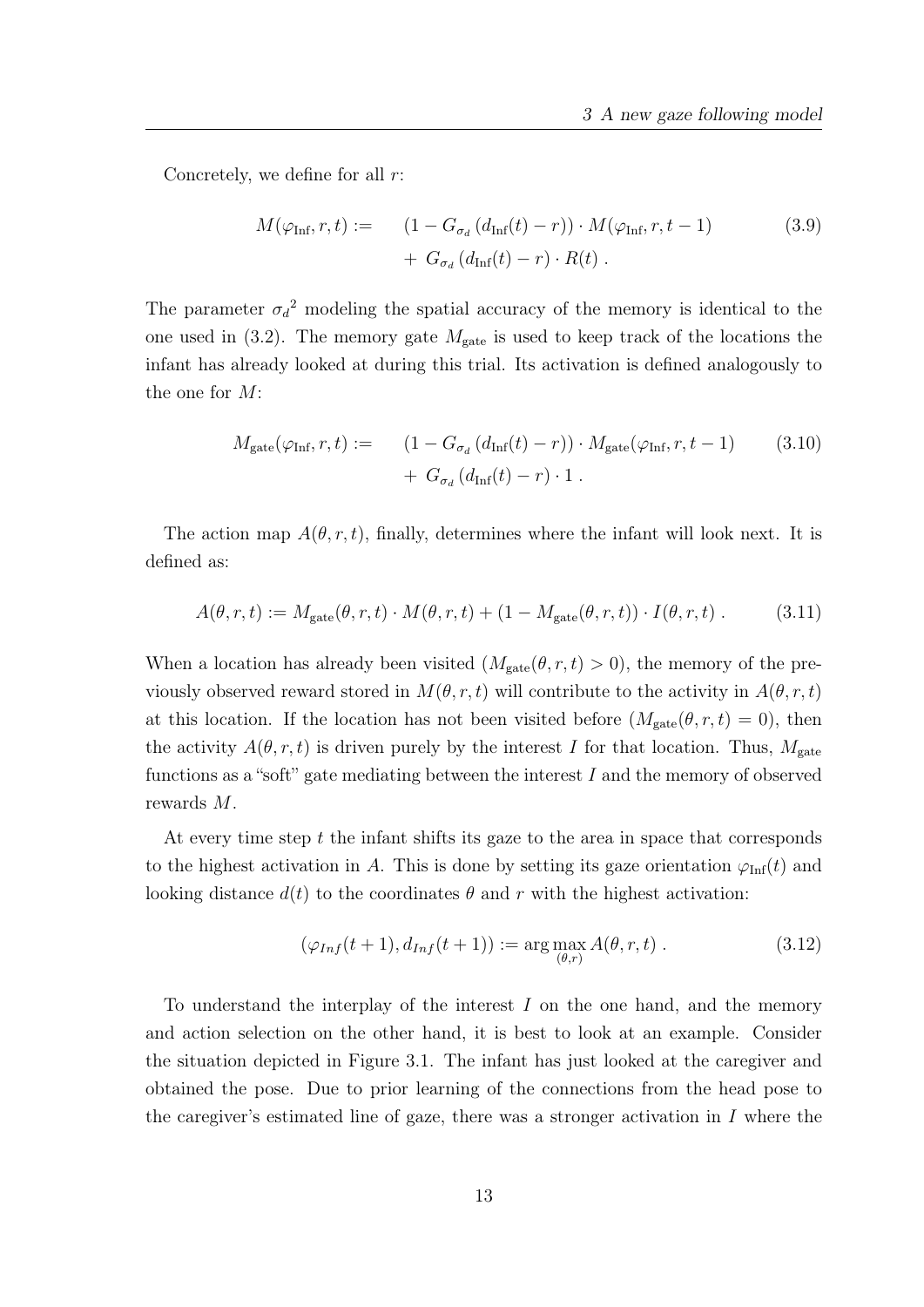caregiver is potentially looking (the left side) compared to the right side. Consequently the infant subsequently made two small gaze shifts to the left. During these gaze shifts, however, no significant reward was observed because the distractor in the upper left is at the wrong depth. At this point, the memory gate indicates which positions have been looked at, the memory represents the observed saliencies at these locations. The memory of the poor reward at these locations prevents the infant from looking there again: the soft gating mechanism will discount the high interest  $I$  for these locations due to the low values in  $M$ . As a consequence, the infant will keep scanning in the same direction until it finds the target object in the lower left.

#### 3.2.4 Learning

The model acquires gaze following skills by learning associations between the caregiver's head pose  $h$  and locations in space, forming the estimate of the caregiver's line of gaze that is fed into  $I(\theta, r, t)$ . The associations are represented as connections with variable weights. We use a Hebbian learning rule that strengthens all connections from each active input neuron encoding a specific caregiver head pose to those locations where the infant saw a salient object shortly after observing the same head pose (activation in I). The reward  $R(t)$  is used as a gate so that associations are only strengthened when the infant had really attended to a salient object. The synaptic weight between a neuron in the head pose representation with activation  $h(\omega, t)$  and a neuron in the interest layer with activation  $I(\theta, r)$  is given by  $w_{\theta, r, \omega}(t)$  and adapted with the following learning rule:

$$
w_{\theta,r,\omega}(t+1) := (1 - \alpha_{\text{forget}}) \cdot w_{\theta,r,\omega}(t) + \alpha_{\text{Hebb}} \cdot h(\omega, t) \cdot I(\theta, r, t) \cdot R(t) \,. \tag{3.13}
$$

The gated Hebbian learning with learning rate  $\alpha_{\text{Hebb}} = 0.015$  is combined with a slow decay of all synaptic weights, where we use  $\alpha_{\text{forget}} = 5 \times 10^{-4}$ . This enables the network to "forget" wrong associations that could be established when multiple objects are present during the training.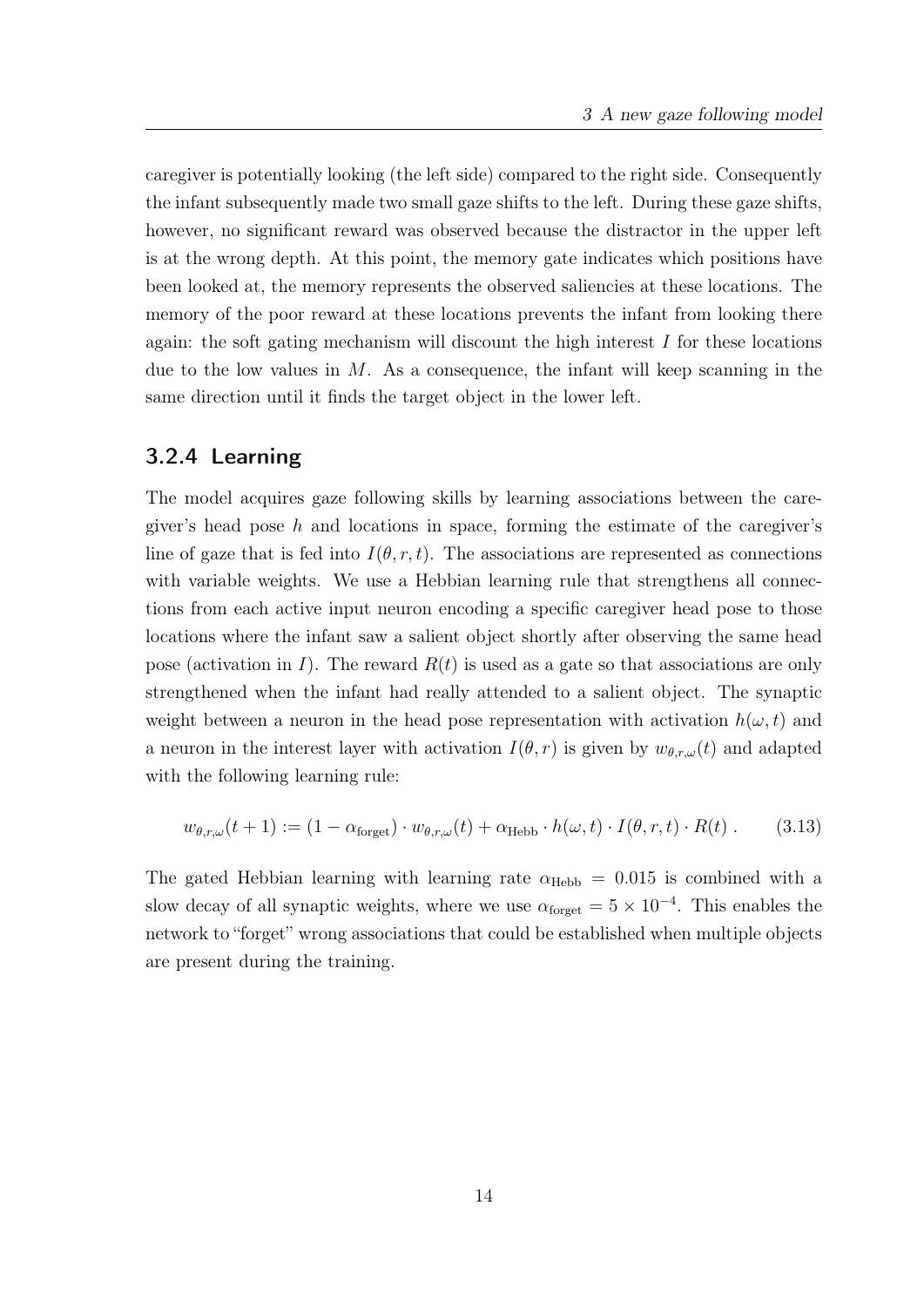## 4 Our simulation environment

We have implemented the computational model presented in this paper completely in Matlab. It has been written from scratch, since the previous gaze following model did not include any spatial properties. The simulation environment consists of the model itself with an infant and a caregiver agent, scripts to generate the stimuli and to evaluate experiments. A set of visualization tools has been designed to complement the evaluation of numerical and statistical data. It consists of polar plots as used in Fig. 3.1, a three-dimensional display of the mapping matrix and a two-layer view that shows the interest  $I$  and the orientation of the agents in the room. The visualization was very important during the design process of the model to really see how the agents are reacting to the stimuli.

### 4.1 Implementation

During the development of this model we had to run it a lot of times, because we tested different model architectures with different parameter settings, each setting with 10 to 20 repetitions. The experiments also utilize parameter sweeps, with 20 runs per combination. Although not critical, a rather fast simulation of the model is therefore desirable. In the final version of the model the simulation takes roughly 20 seconds for one experimental run with  $10^4$  time steps, the first versions took more than 10 times as long. This improvement was achieved by optimizing the pure Matlab code, as we did not use any pre-compiled C-Functions. Matlab is comparatively fast when executing calculations on vectors or matrices, doing the same computation step by step in loops takes much longer. For functions that have to be called several times with different arguments we have used a little trick: All arguments are stored in a vector, which is then passed to the function in a single execution. This significantly shortened the computation of the gaussian functions, that we use all throughout our model to represent uncertainty. Examples for this can be found in the following code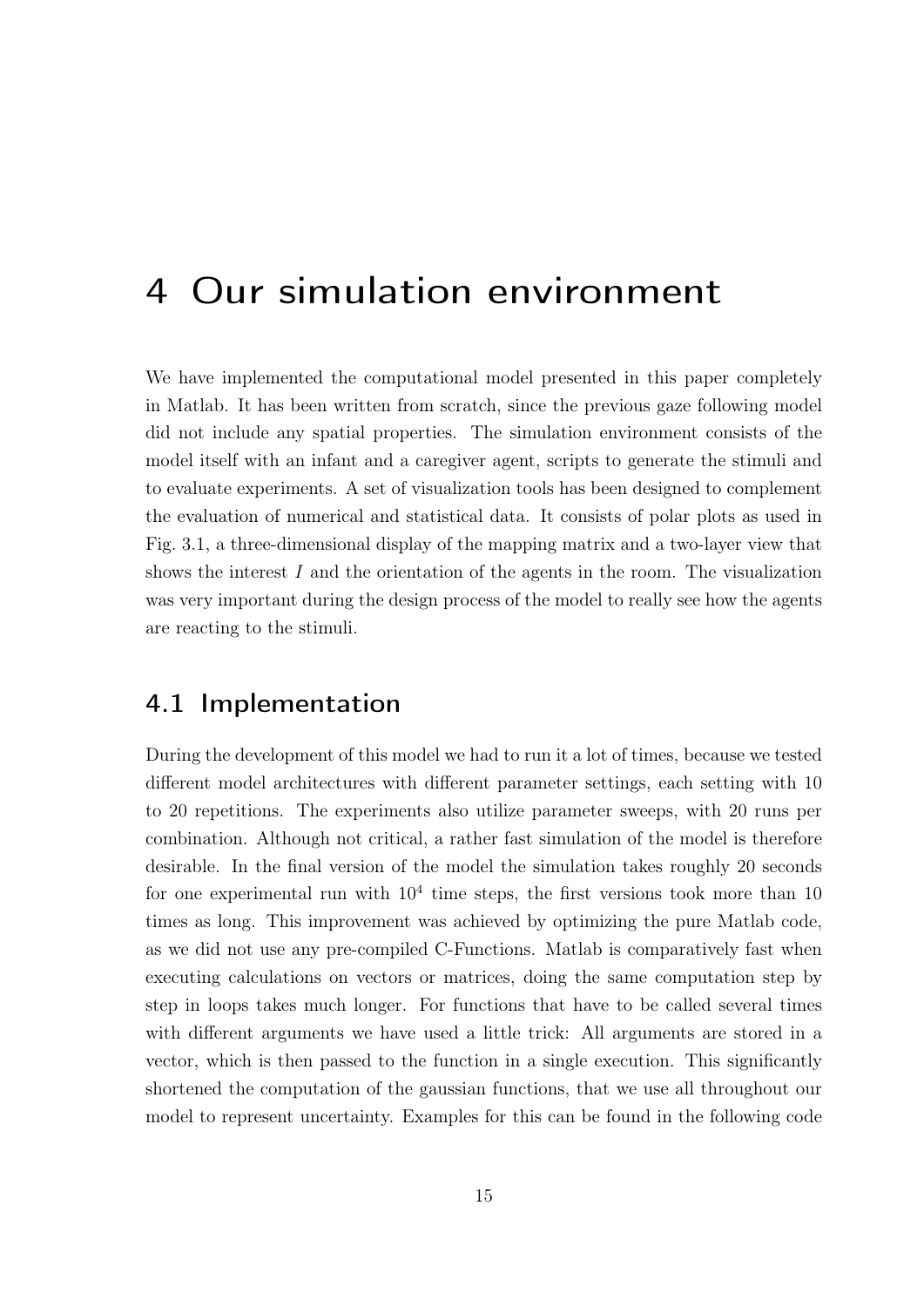| Name                     | Value                                        | Explanation                                        |  |  |  |
|--------------------------|----------------------------------------------|----------------------------------------------------|--|--|--|
| inf. visResolution(1)    | 16                                           | $\# \text{bins}$ for discretizing angles           |  |  |  |
| inf. visResolution(2)    | 6                                            | $# \text{bins}$ used for discretizing distances    |  |  |  |
| inf.y isRange(1)         | 2pi                                          | angle that the infant can see with head rotation   |  |  |  |
| inf.y isRange(2)         | 6.7                                          | euclidean distance from the infant to a far corner |  |  |  |
| $inf.$ head $Pose(1)$    | $\varphi_{Inf}$                              | infant's current direction of gaze (bin number)    |  |  |  |
| $inf.\text{headPose}(2)$ | $d_{Inf}$                                    | infant's current viewing distance (bin number)     |  |  |  |
| fovHP, fovD              | $\overline{\sigma_{\theta}^2, \sigma_{r}^2}$ | Variances for sharpness of foveation               |  |  |  |
| dNorm, hpNorm            | Ζ                                            | normalization factors for discrete gaussians       |  |  |  |
| env                      |                                              | matrix representing the room with saliencies       |  |  |  |
| maxObjects               | N                                            | number of random objects used during training      |  |  |  |

Table 4.1: Names of variables used in the code excerpts and their equivalent value or identifier in chapter 3, along with a short explanation.

excerpts. Table 4.1 lists a definition of the relevant variables that we use.

All discrete polar maps that we use to represent the neural layers in our model are stored in regular matrices, using the row index for the radius and the column index for the angle. For the matrices, gaussians are computed directly in the domain of row and column numbers. The mean of a gaussian thus is the indices of the matrix cell where it is centered on. In Matlab, indices for rows and columns always start with 1.

Coordinate transformations that are used regularly in the code of the model are implemented as seperate functions. Three different coordinate systems come to use here. First, cartesian coordinates  $(x, y)$  specify an absolute or relative position of an object or agent in the room. These coordinates directly index a cell in the matrix env that represents the room. Second, continuous polar coordinates  $(p, d)$  with a rotation angle  $p$  (pan)and a distance value d are used to specify the orientation and distance of an object or person relative to a person. The angle is measured in radiant and ranges from  $-\pi$  to  $\pi$ , the distance is the euclidean distance taken from the cartesian space. Last, the discretized equivalents of the polar coordinates are used for the actual implementation of the polar maps. The discrete coordinates are natural numbers starting with 1 and index the discrete bins or cells in the matrices. For the discretization of the angles we want an orientation of  $0°$  to fall into the "center" of a bin, rather then being on the border between two bins. In the conversion we therefore add 0.5 in the case there is an even total number of bins. A coordinate pair in this system is often called hp (for head pose) in the code excerpts.

The following two functions convert a relative room coordinate pair  $(x, y)$  to a  $(p, d)$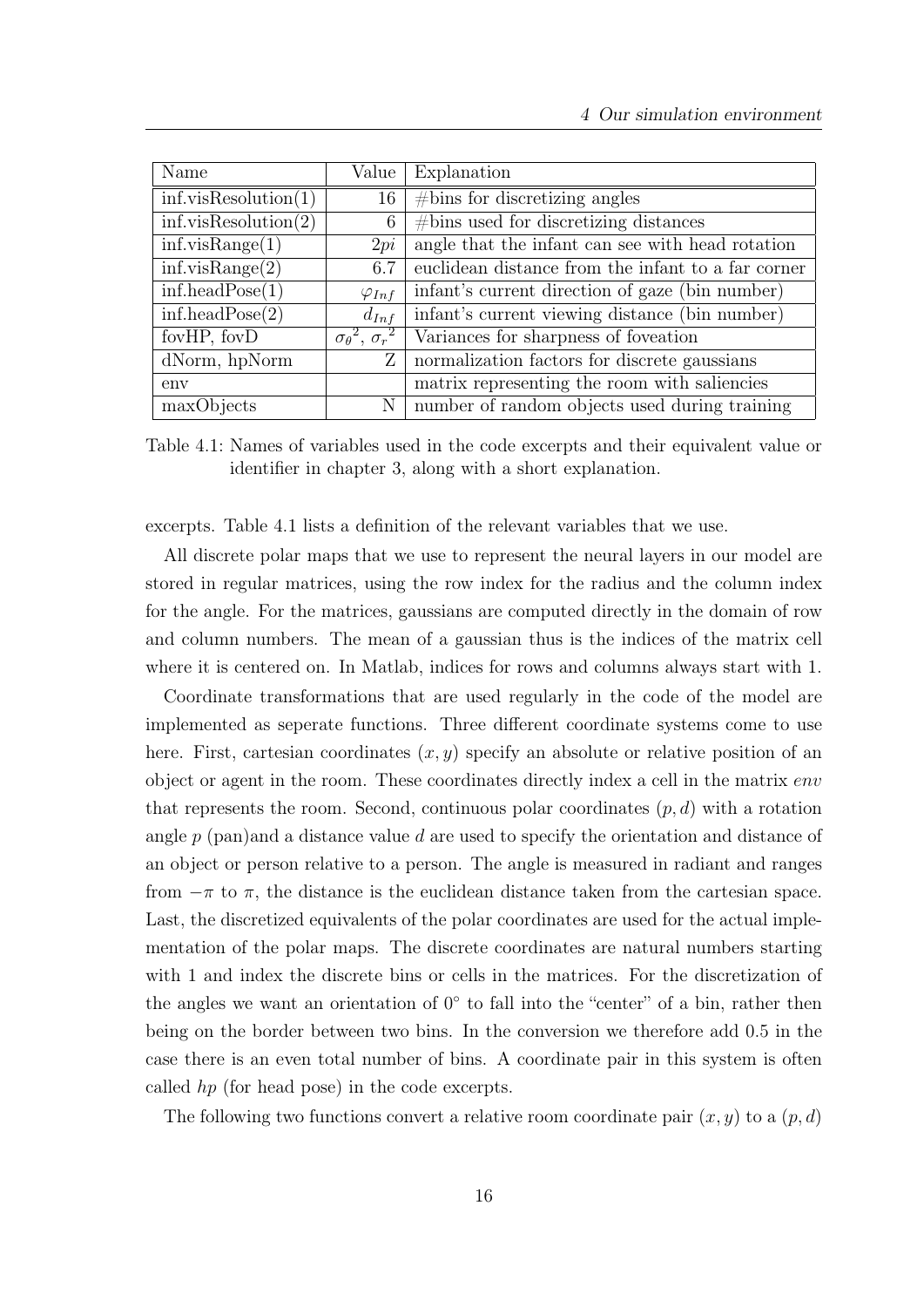```
pair, and a (p, d) pair to a head pose hp:
%%% convert relative room coordinates to polar coordinates
function x = xy2pd(pos)depth = sqrt(pos*pos'); % distanceif depth==0 pan = 0;
 else
    if pos(2)>0 pan = -acos(pos(1)/depth);
    else pan = acos(pos(1)/depth);
    end
 end;
 x = [pan, depth];%%% discretize pan and depth values (returning index numbers)
% according to the persons visual resolution and range
function hp = pd2hp(pd, person)% make sure the pan angle is in -pi..pi
  if pd(1) > pipd(1) = pd(1) - 2*pi;end
 if pd(1) < -pipd(1) = pd(1) + 2*pi;end
  if (pd(2)>0) % if distance > 0
   % convert angle (in radiant) and distance (in gridcells) to bins
   hp1 = ((pd+[person.visRange(1)/2, 0])./(person.visRange));
   hpl = hp.* (person.visResolution - [0 1]);
   % correction for an even total number of bins for pan
   hpl(1) = hpl(1) + 0.5*(mod(person.visResolution(1), 2) == 0);hpl(1) = mod(hpl(1), person.visResolution(1));% bring the values into 1..N range and discretize
   hp = floor(hp1+[1,1.499]);
 else
   hp = [0, 0];end
```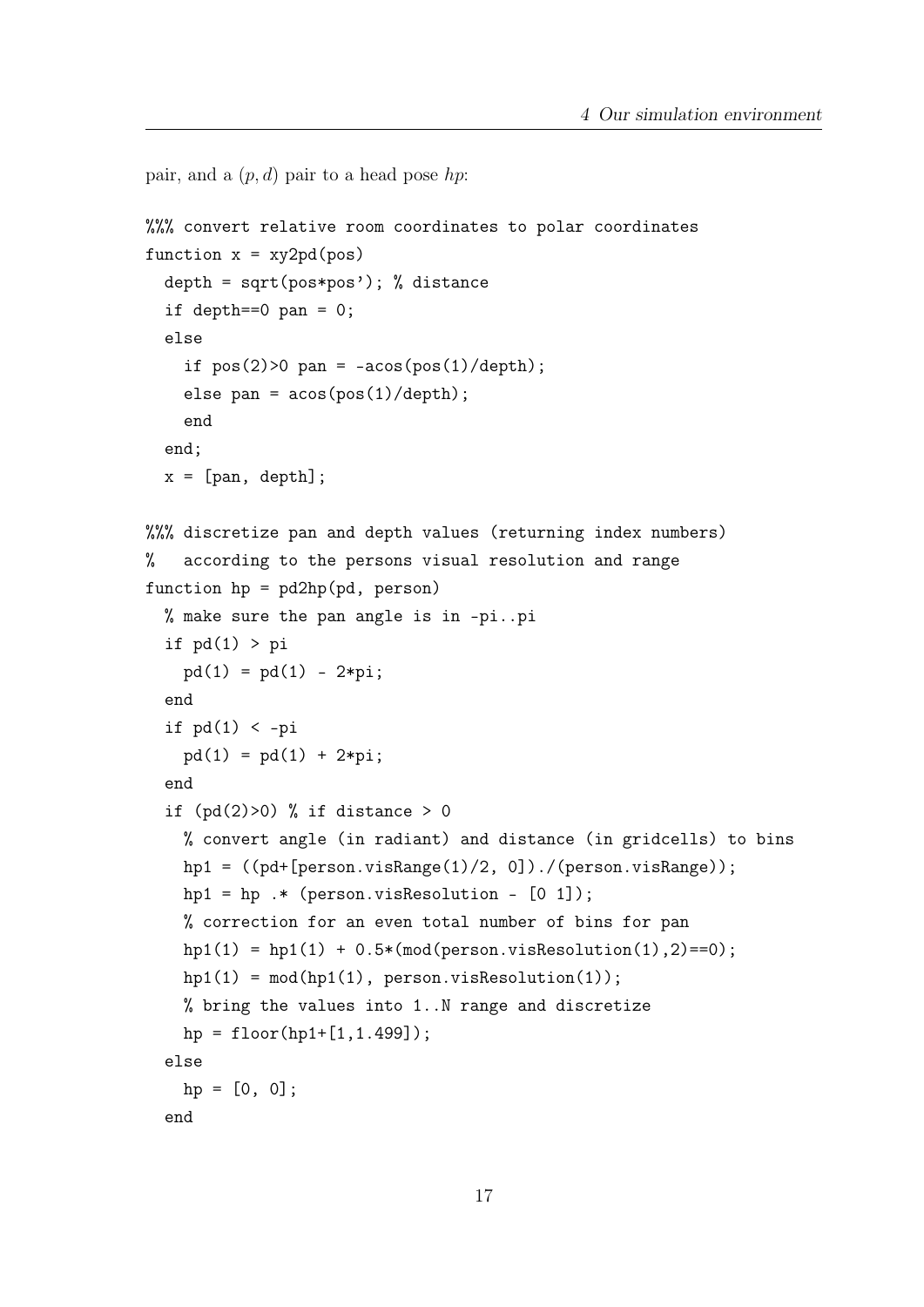To obtain the focus of attention F according to  $(3.3)$  we initialize two arrays  $x_{hp}$  and  $x<sub>d</sub>$  by assigning each cell its own index value. The size of these arrays are determined by the number of bins that are used for quantization. The two gaussians are generated for the index values, with the bin number for head pose and discretized viewing distance as mean. The function gauss is called with a mean, a variance and an argument vector as parameters, and returns the values of the gaussian for the given arguments. The product of the two gaussians yields F:

```
%%% compute the focus of attention F
% generate index arrays (x_hp(i)=i, x_d(i)=i)x_hp = [1:inf.yisResolution(1)];
x_d = [1:inf.yisResolution(2)];
% compute the gaussian functions
g_hp = gauss(inf.headPose(1), fovHP, x_hp);
g_d = gauss(inf.headPose(2), fovD, x_d);
g_h = g_h;
```

```
F = g_h p * g_d';
```
 $g_d = g_d$ ;

To compute the polar map of object saliencies S perceived by the infant according to (3.2) we first obtain a list of all saliencies that are present in the room. For all these saliencies we transform the object's room coordinates  $X$  and  $Y$  to a continuous polar coordinate pair *polc*, specifying the direction  $polc(1)$  and distance  $polc(2)$  of the object relative to the infant. This pair is then discretized and transformed to a bin number pair  $hp$ , indexing the cell in the saliency matrix  $S$  that the saliency has to be assigned to. To account for uncertainty in the infant's depth perception we use a gaussian function that blurs the saliency in the matrix  $S$ . The object's distance  $hp(2)$  is used as mean for the scaled gaussian that is added to the column of S that represent the direction of the object  $hp(1)$  relative to the infant. The normalization factor  $dNorm$  corresponds to a Z described in  $(3.1)$  to account for the discretization of the gaussian density function.

The infant's visual input  $V$  is the elementwise product of the saliencies and matrix representing the infant's focus of attention as in (3.4). The reward is computed exactly according to (3.5):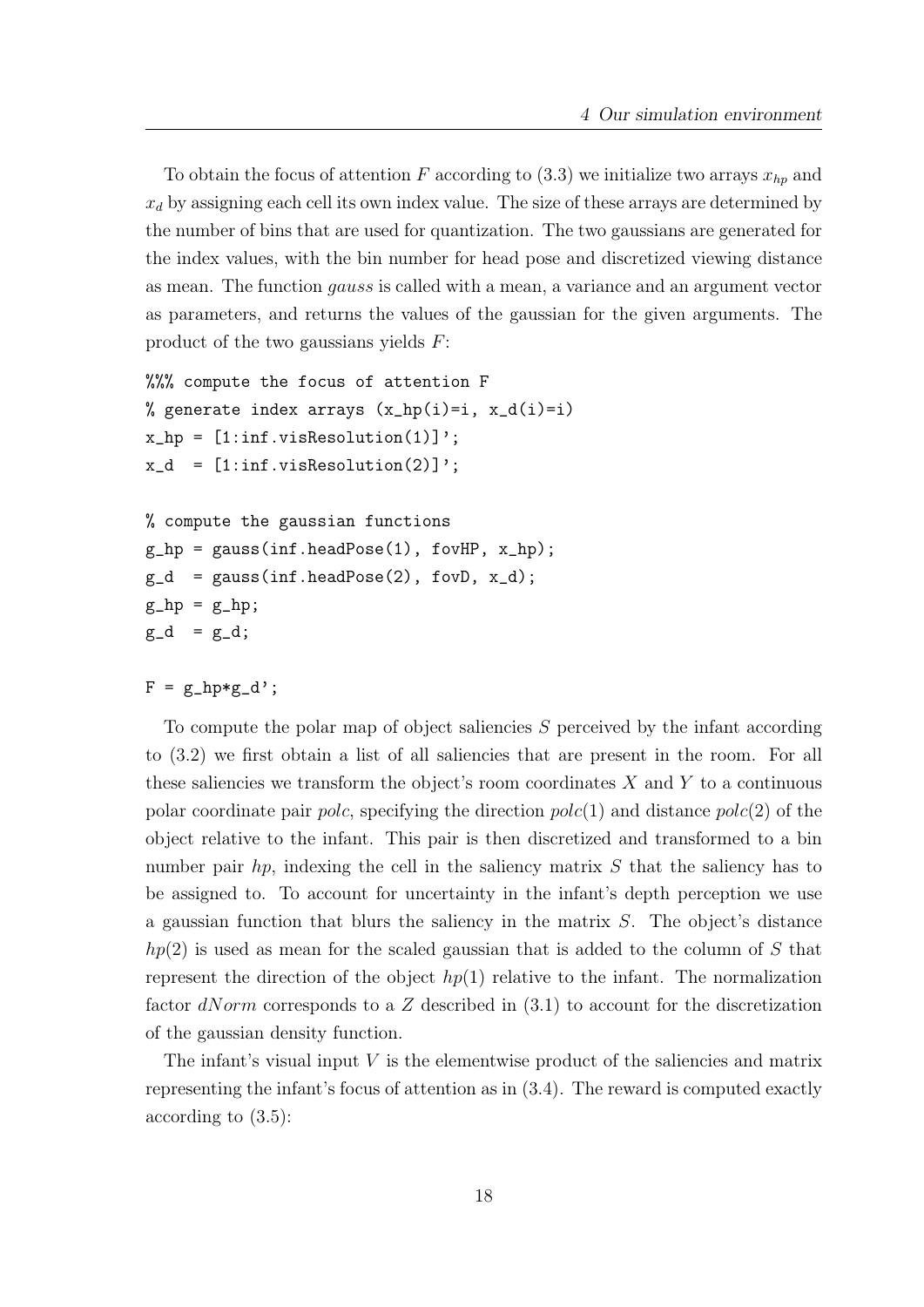```
%%% get a map of the perceived saliencies
[X Y s] = find(env);S = 0*S; % reset S
for i=1:size(X) % for all objects
  % coordinate transformations
 pole = xy2pd([X(i), Y(i)] - inf.pop) - inf.dim;hp = pd2hp(polc, inf);if hp>0
   % smudge for bad depth perception
    a = gauss(hp(2),dVariance,[1:person.visResolution(2)]') / dNorm;
   S(hp(1),:) = S(hp(1),:) + s(i)*a';end
end
```

```
V = F \cdot * S;
R = V(int.headPose(1), inf.headPose(2));
```
If the infant is looking at the caregiver, it renews its estimate of where the caregiver's line of gaze is. The estimated head pose is represented by an array with activation values for all discretized head poses. Again an index array is used to feed a gaussian functions with values. The bin number of the caregiver's head pose is used as mean, the variance defines the infant's accuracy in head pose discrimination. The result is an array with the blurred head pose estimate. Each activation value in the head pose estimate is now multiplied with the respective weight vector in the mapping matrix. The results are added up in the actHP matrix, which contains the estimate of the line of gaze. This matrix is added to the visual input to yield the infant's interest  $I$ :

```
%%% renew the gaze estimate
cgLoc = pd2hp(xy2pd(cg.pos-inf.pos)-inf.dir,inf);if inf.headPose == cgLoc
 h = gauss(cg.headPose(1), hpVariance, [1:size(h,1)]');
 h = h / hpNorm;
 actHP = actHP*0; % reset the head pose estimate
 for i=1:size(h)
    actHP = actHP + w(:,:,i)*h(i);
```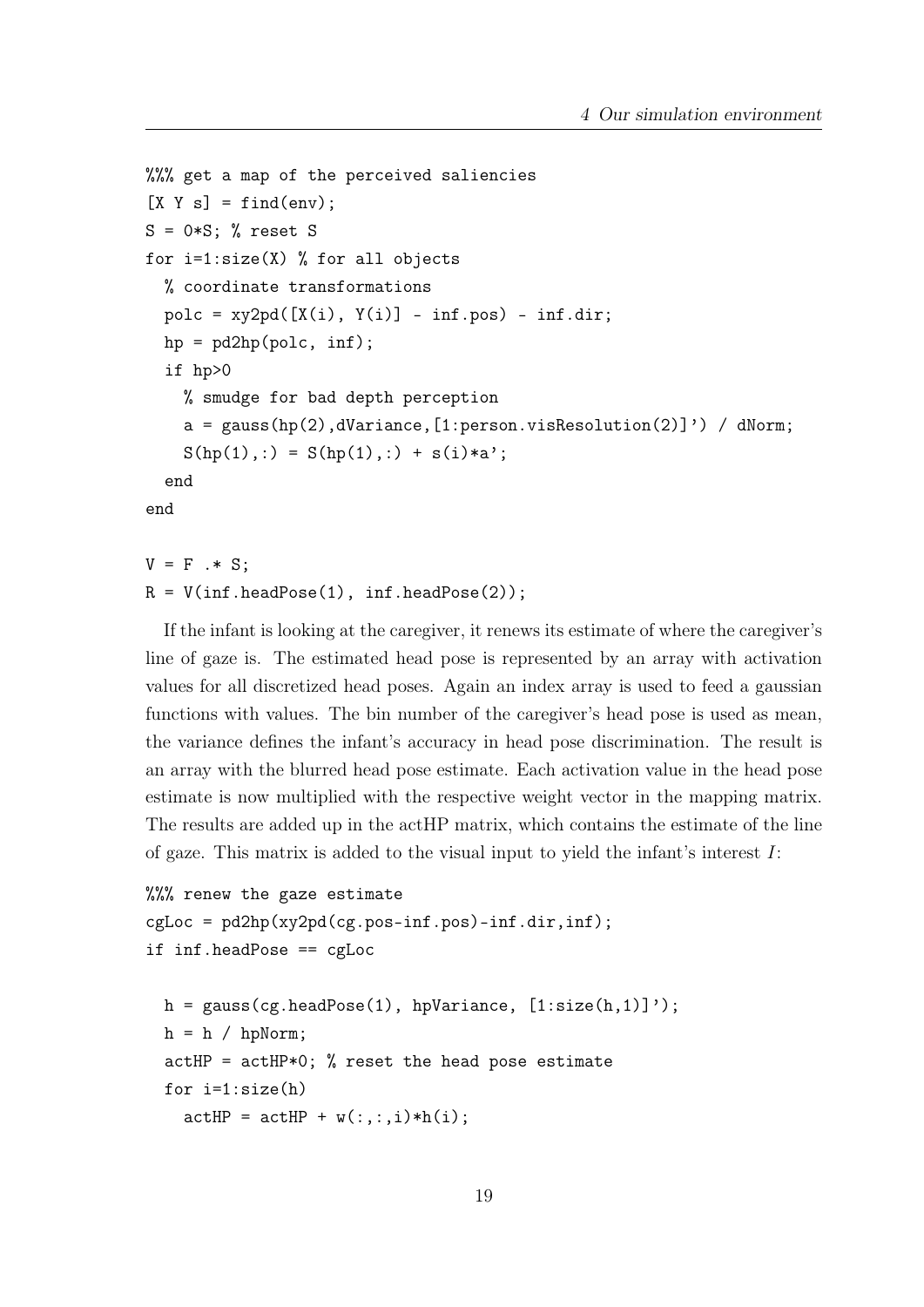end end

 $I = actHP + V;$ 

The next code excerpt implements equations (3.9) to (3.12). The update of the polar memory and memory-gate maps according to (3.9) and (3.10) is based on the same gaussian g that models the distance component of the infant's focus of attention. For determining the infant's new head pose according to (3.12) we compute the maximum of the matrix A and search for cells in A with this value. Although the search could be stopped after one cell has matched the criterion, using the vectorized version of the find function is a lot faster. The indices of the first cell in the result yield the new head pose:

```
%%% memory and action selection
g = gauss(inf.headPose(2),dVariance, [1:inf.visResolution(2)]');
g = g / sum(g);M(int.\nhead\noose(1), :) = (1-g') \cdot M(int.\nhead\noose(1), :) + g' * R;M_gate(int.headPose(1), :) = (1-g<sup>2</sup>) . * M_gate(int.headPose(1), :) + g<sup>2</sup>;A = M_gate.*M + (1-M_gate).*I;% get the cell index with the highest activation in the action matrix
maxAct = max(max(max(A)));
[p,d] = find(A == maxAct);% set the infant's head pose represented with discretized bin numbers
inf.headPose = [p(1),d(1)];
```
The learning of the mapping from head poses to regions in space happens through the adaptation of the weights  $w$ . The update is only done during the learn trials:

```
%%% adapt the weights
if learning
  for i=1:size(h)
    w(:,:,i) = (1-a_f \text{ or get}) * w(:,:,i) + h(i) * I * R * a_h e b b;end
end
```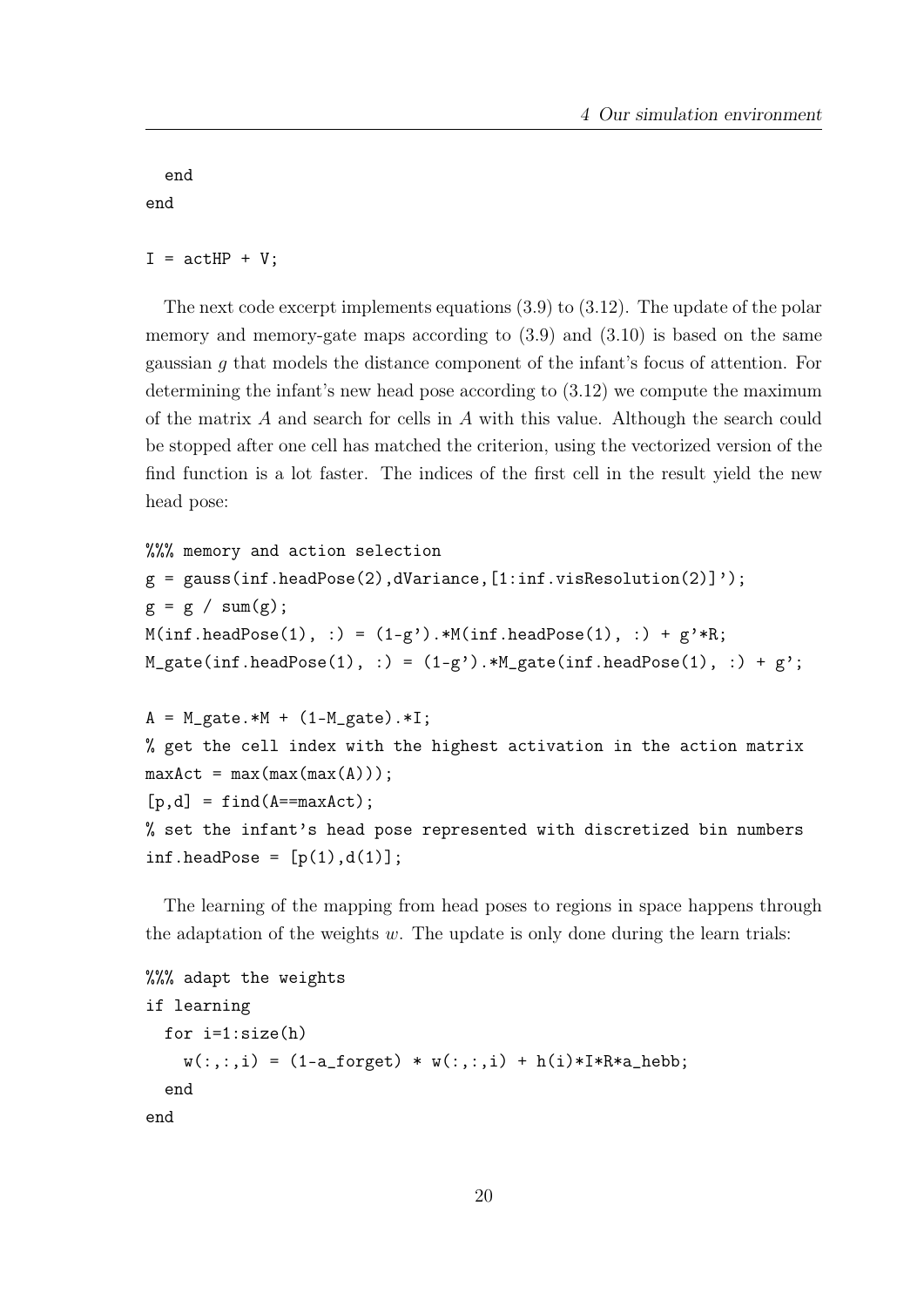After each trial all activations in the infant are reset to zero, only the learned weights  $w$  stay the same. The infant's head pose is set such that the infant looks at the caregiver. One random object is generated and placed in the room in every learning trial. For test trials the objects are generated by the individual experiment scripts.

```
%%% initializes a new trial
actHP = actHP*0;h = h*0;I = I*0;M_gate = M_gate*0;
M = M*0;
inf.headPose = cgLoc;
objects(:,3)=0;env = env*0;if learning
 for i=1:maxObjects
    % random x and y coordinates
    objects(i,1:2) = floor([rand, rand].*(roomsize))+1;% random saliency
    objects(i,3) = 0.5+0.5*rand;env(objects(i,1), objects(i,2)) = objects(i,3);end
end
```
After the initialization of a trial, the caregiver has to react and shift his gaze. For the regular learning trials the caregiver attends to the most salient object in the room. During testing trials we use a target with saliency 0.9 (see chapt. 5 for details):

```
%%% caregiver turns to the most salient object during learning,
% and to the target object with the saliency 0.9 during testing
if learning
  [x,y] = find(env == max(max(env)));
else
  [x, y] = find(env==0.9);
```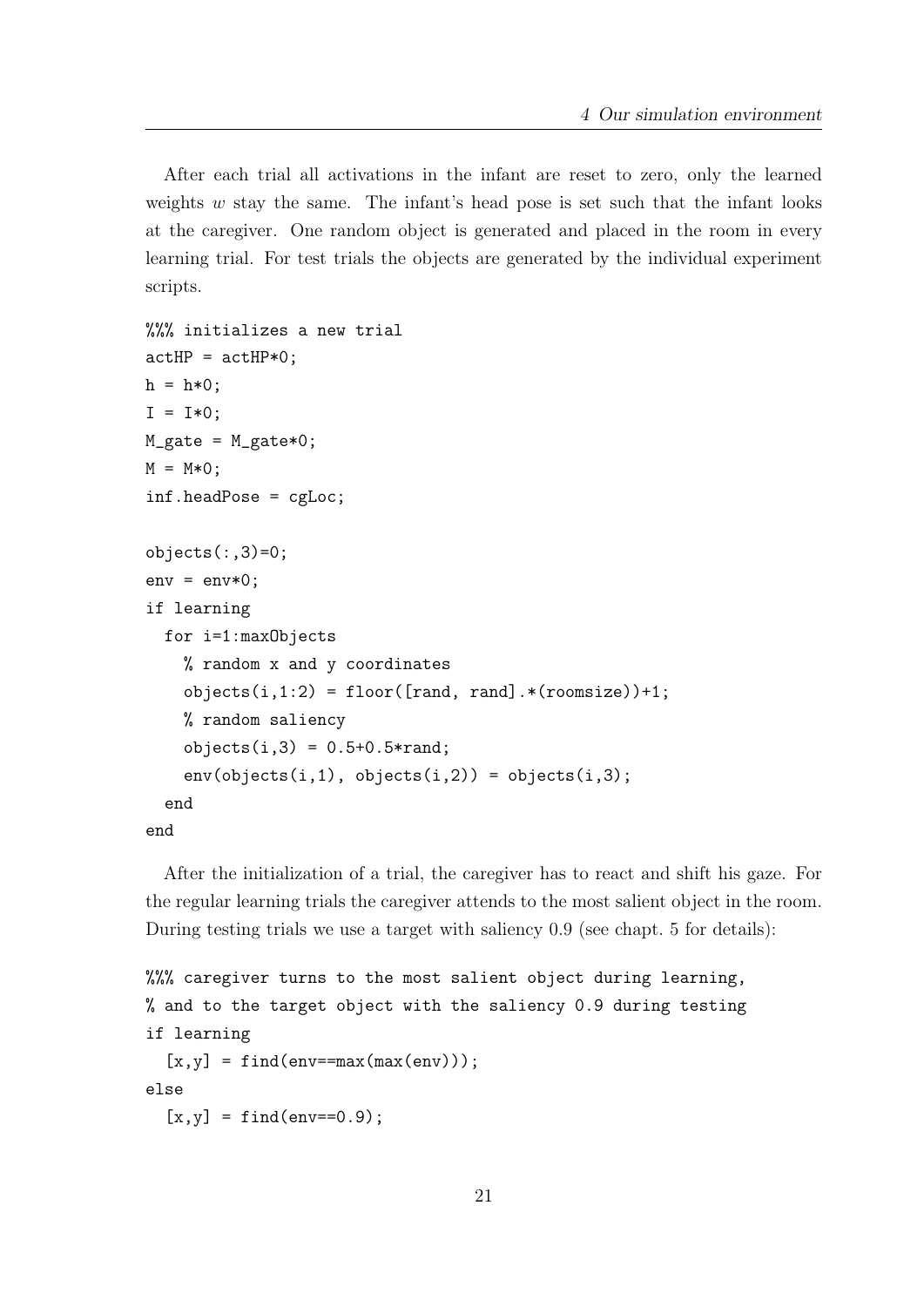```
end
cg.target = [x(1), y(1)];angle = xy2pd(cg.target - cg.pos) - cg.dir;cg.\text{headPose} = \text{pd2hp}(\text{angle}, \text{cg});
```
### 4.2 Modelling platforms for embodied models

The infant agent in our new model is in some ways an abstract form of an embodied model: it lives in an environment, senses and learns about its environment and acts according to its sensations and knowledge. On the other hand, there is no actual body of the model that has more characteristics than the position and orientation of the infant in the environment. Different platforms for the implementation of embodied models have been designed for research on developmental phenomena and, more specific, the emergence of shared attention.

Simulations in Virtual Reality (VR) allow to subtly make selective simplifications from real world scenarios, depending on the aspects of the model one wants to analyze. A good example for such a VR-platform has been developed in the scope of the MESAproject by our lab [22]. Robotic platforms have been designed to socially interact with humans. In the context of gaze following there have been attempts to let robots take the role of the infant or the role of the caregiver. Nagai et al. developed such a robotic child that learns to follow a human person's gaze (see chapt. 2). A research group at the UC San Diego constructed a robot that interacts with children and conducts for example gaze following tests [23]. A robotic head that can also be used as a platform for implementing developmental models has been developed in our lab [24].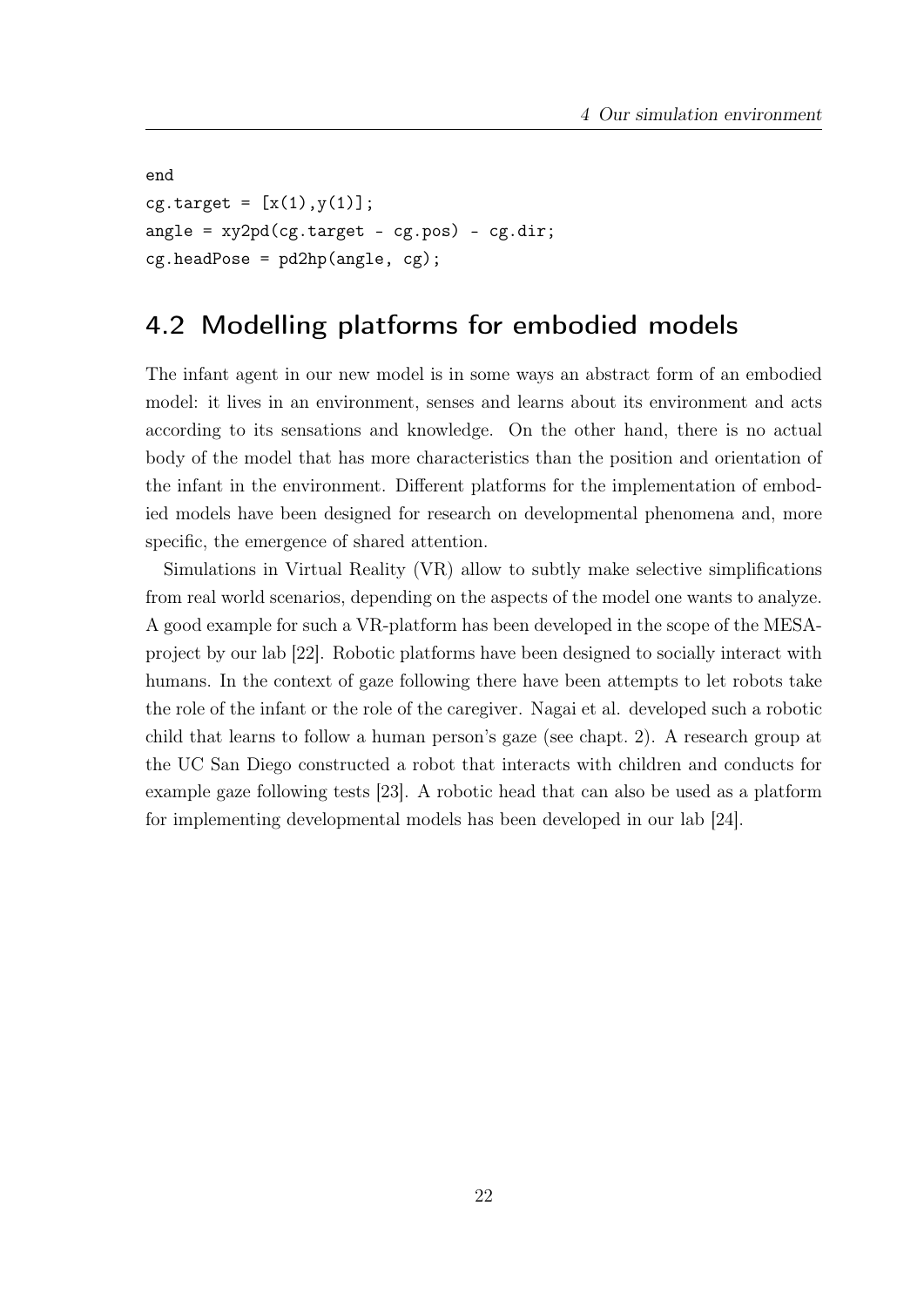## 5 Experiments

A number of experiments is presented to show that our model infant is able to acquire gaze following skills and learns to overcome the Butterworth error. We also demonstrate how a cluttered training environment affects the infant's gaze following performance. Each experiment is run 20 times under the same conditions for 1000 learning trials. The performance is measured in testing periods interposed every 50 trials during which no learning takes place. Every testing period consists of several trials with 10 time steps each, one trial for every tested object location. A trial is considered successful when the infant is looking where the caregiver is looking at the last time step of the trial. The performance of the model is measured with the Gaze Following Index (GFI), which is defined as the number of successful trials divided by the total number of trials.

## 5.1 Testing gaze following performance

This experiment is designed to measure the model infant's gaze following performance separately for frontal, lateral and rear targets. We therefore split the testing trials in three groups, depending on the position of the caregiver's target object relative to the infant: a trial is considered a frontal target trial, when the caregiver's target is in the infants field of view while watching the caregiver. When the target object is initially out of view but not behind the infant, this is considered a lateral target trial. All other conditions are rear target trials. In this experiment there is only one random object present during the training trials to provide the infant an "optimal" training environment.

Even the untrained model infant is able to locate frontal targets and to attend to them by simply using its peripheral vision. In order to eliminate this influence of simple preferential looking on the gaze following performance we present two targets on opposite sides of the room with a small difference in their saliency during the testing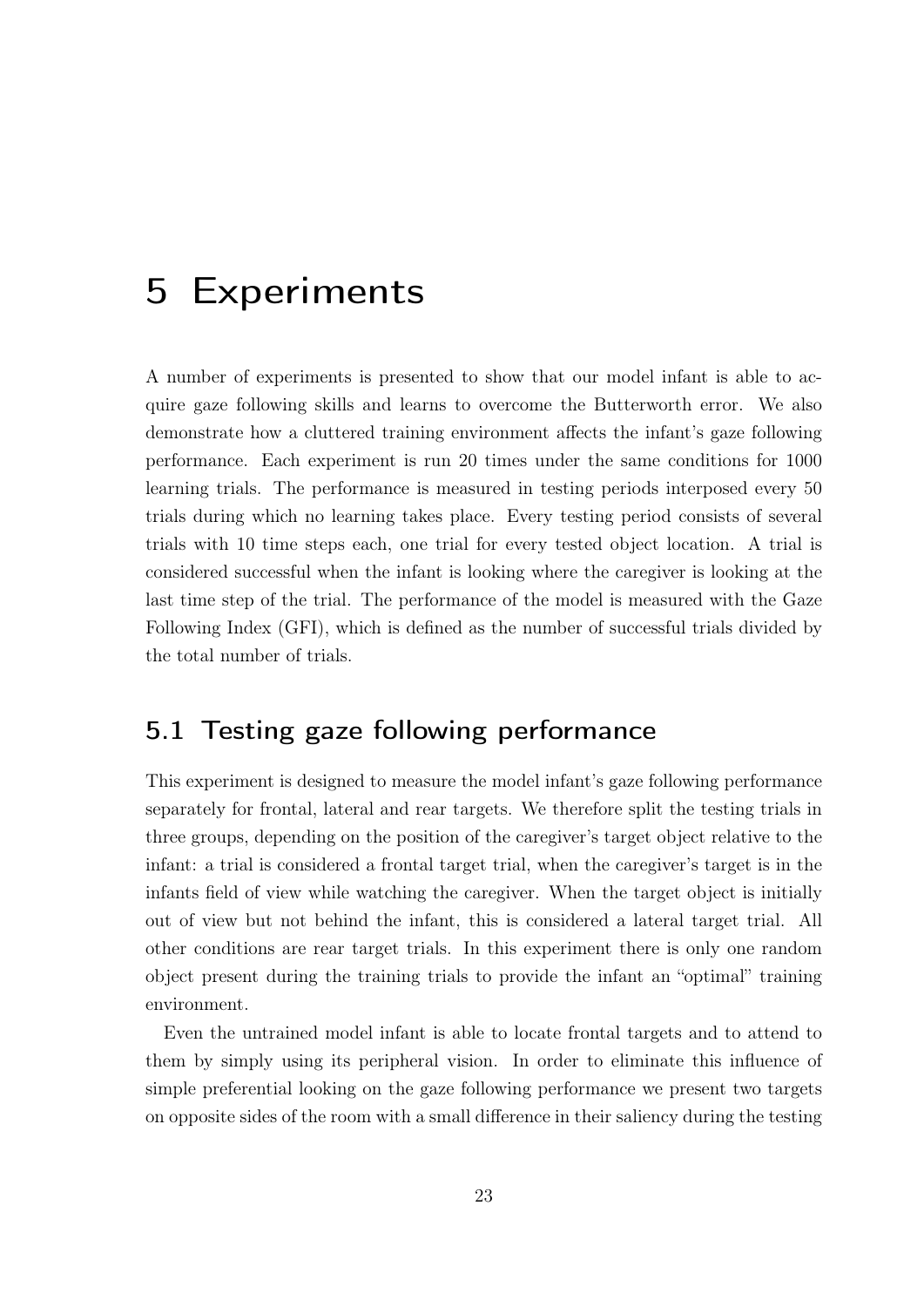

Figure 5.1: Gaze following performance for frontal, lateral and rear targets. Left: geometrical setup of a trial. The individual directions of the gaze of infant and caregiver are displayed with pairs of solid lines. The dotted lines indicate the agent's base orientation, the dashed lines display the borders of the infant's field of view. Right: Gaze Following Index for the different regions as functions of learning trials. The infant quickly learns to follow gaze to frontal and lateral targets. Gaze following to rear targets is acquired slowly. Data points are averaged from 20 runs, the error bars indicate the standard error.

trials (we use 1.0 and 0.9 as saliencies). Different from the learning trials we constrain the caregiver to look at the slightly less salient object in the testing trials, just by setting its head/eye rotation  $\varphi_{CG}(t)$  to the appropriate value. The infant will turn to the other, more salient object unless it reacts to the caregiver's direction of gaze.

All individual target positions in space are tested, except the line connecting infant and caregiver. The setup is shown in Fig. 5.1 (left). We use tuning curves with small variances for encoding the caregiver head pose and the infant's perception of distances  $(\sigma_h^2 = \sigma_d^2 = 0.1)$  in order to test the gaze following performance independent from limitations in depth perception or face processing.

The result of this experiment is displayed in Fig. 5.1 (right). Averaged for all target groups, our infant learns to reliably follow the caregiver's gaze  $(GFI > 0.75)$  in about 200 learning trials. Gaze following for frontal objects is learned in about 100 learning trials, to lateral objects in about 200 learning trials, and to rear targets in about 550 trials. This corresponds to the results of the experiments by Butterworth and Jarrett, where only the infants in the oldest age group shifted their gaze to rear targets.

Even though the infant attends to the correct target for nearly all frontal locations after 100 learning trials, it has not necessarily learned the complete set of associations for all positions at that time. A slight bias for shifting gaze to the correct side is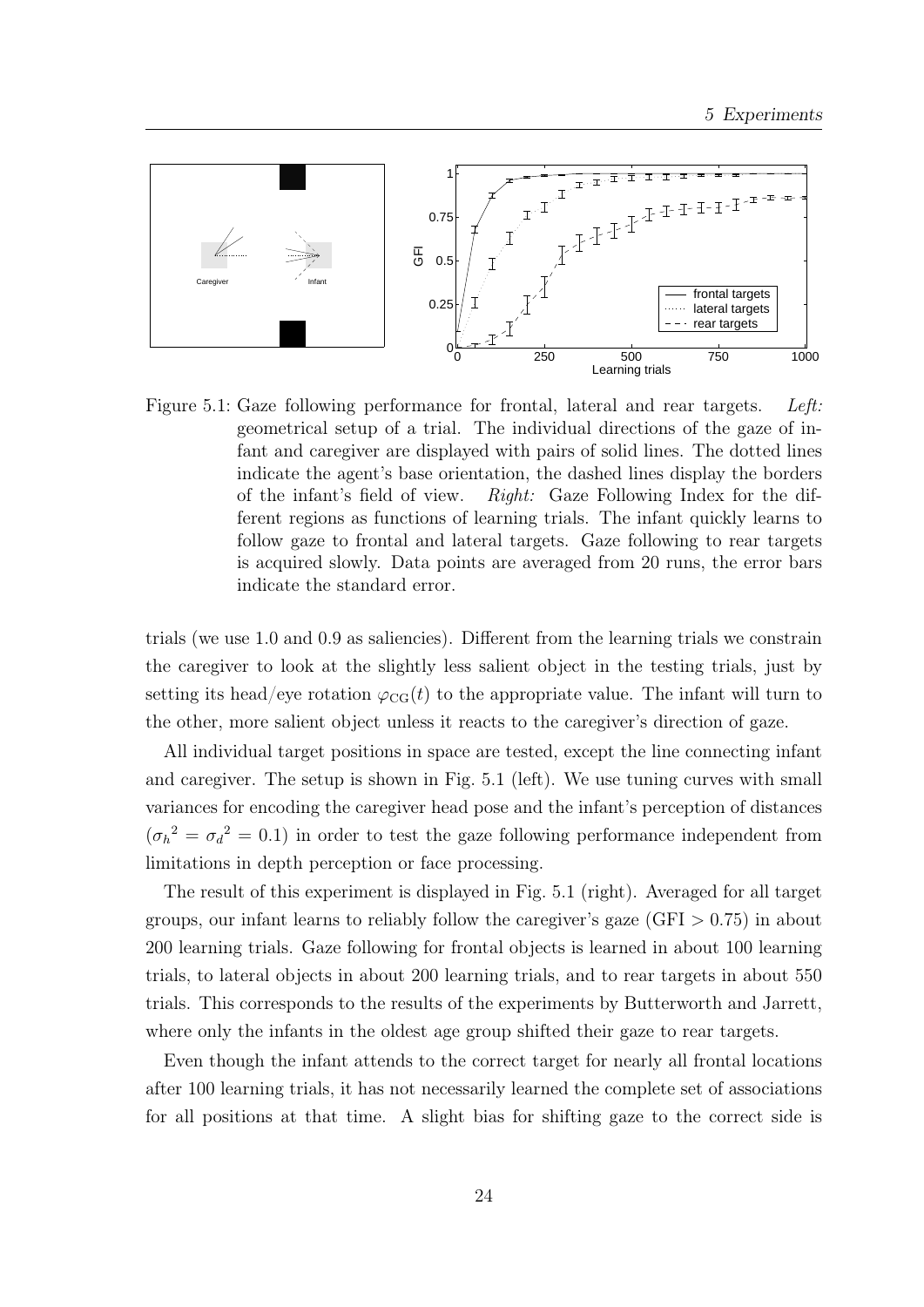mostly sufficient to find the frontal targets: turning the head in the correct direction moves the infant's focus of attention (the maximum in  $F$ ) closer to the target and further away from the other, originally more salient object, on the other side. This causes a higher activation in  $V$  and  $I$  for the cell representing the caregiver's target, and the infant will attend to this object. This corresponds to the ecological stage in the development in real infants.

A similar effect is exploited when the infant learns associations between a head pose and rear objects, outside the infant's field of view: turning in the correct direction brings lateral targets into the infant's field of view and enables the infant to learn the corresponding associations. Learning to follow the caregiver's gaze to objects that are behind the infant requires a prior ability to follow gaze to lateral targets. This explains why it takes longer for the infant to achieve reliable gaze following skills for rear targets than for frontal and lateral targets, as seen in real infants.

The results are robust with respect to scaling of the learning rates. If we increase or decrease both learning rates  $\alpha_{\text{Hebb}}$  and  $\alpha_{\text{forget}}$  by an order of magnitude while leaving their ratio constant, the results are qualitatively the same for learning to follow gaze to frontal and lateral targets, although the absolute number of trials that is necessary for the infant to achieve reliable gaze following will change. Gaze following to rear targets is more sensitive, since it requires more than just a small bias for turning into the correct direction to achieve gaze following.

### 5.2 Overcoming the Butterworth error

In this experiment we test the infant's gaze following performance in the presence of distractor objects. Two salient distractors are placed as a pair of frontal targets behind the caregiver like shown in Fig. 5.3 (left). The internal state of the infant agent in this situation can be seen in Fig. 3.1. The slightly less salient target object, which the caregiver is attending to, is placed at different lateral, frontal, and rear locations. We test the gaze following performance with different settings for the infants ability to discriminate distances and head poses by varying the variances  $\sigma_h^2$  and  $\sigma_d^2$  for the tuning curves encoding the head pose and the distances of the objects. Since we want to isolate the effects that these two different limitations have on the infant's gaze following performance, we again provide an "optimal" training environment without clutter, and use only one random object during training.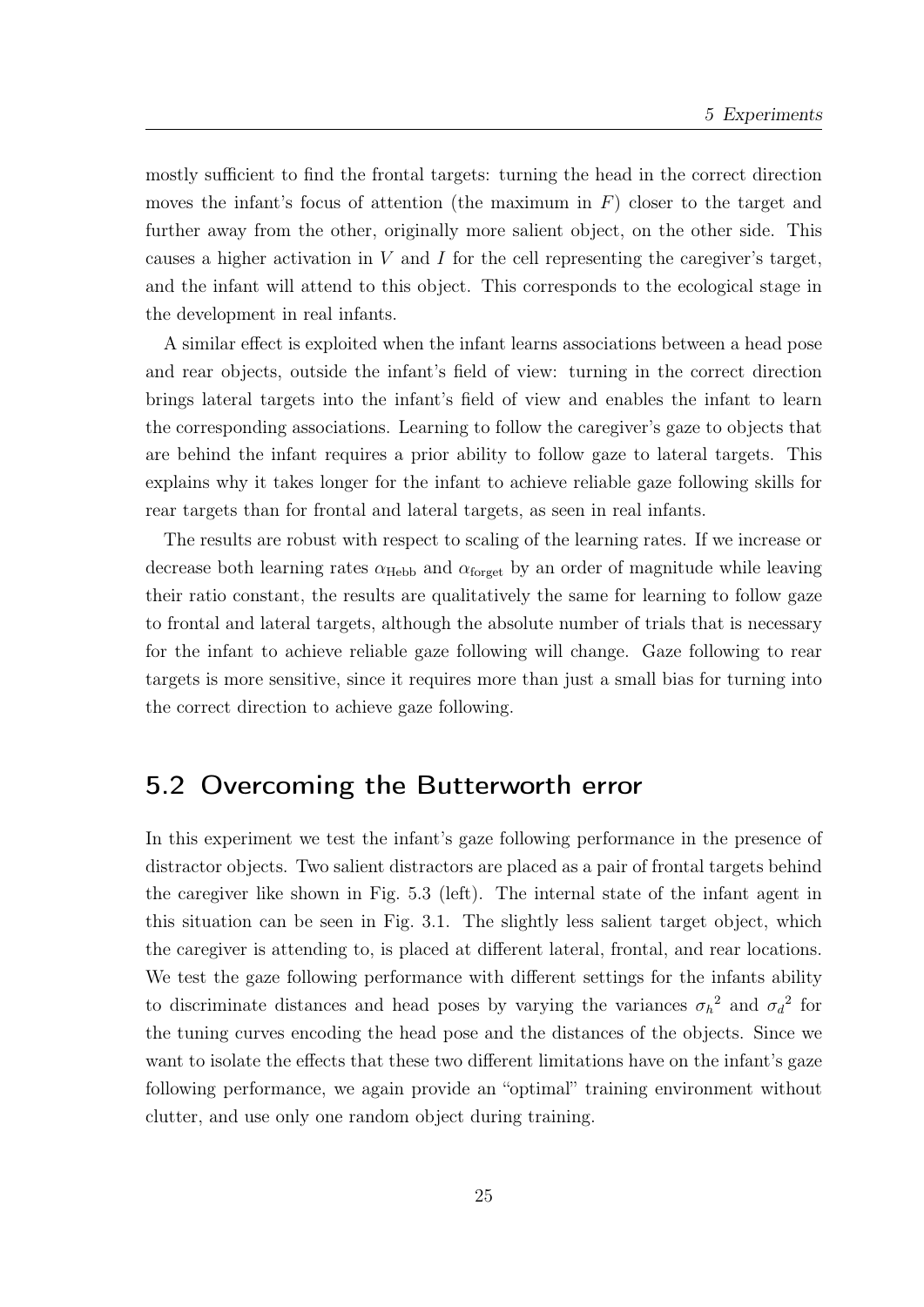

Figure 5.2: Overcoming the Butterworth error. Gaze Following Index for trials with two frontal distractor objects, tested with different levels of accuracy in depth perception and head pose discrimination. High accuracy corresponds to using low variances for the tuning curves encoding object distances and caregiver head pose. Data points are averaged from 20 runs, the error bars indicate the standard error.

The results of this experiment are displayed in Fig. 5.2. The infant is able to overcome the Butterworth error and to ignore the distractor objects in the background for the majority of target positions, if depth perception and the discrimination of head poses are sufficiently accurate  $(\sigma_h^2 = \sigma_d = 0.1^2)$ . A higher variance (less accuracy) for depth perception or head pose discrimination leads to significantly worse gaze following performance. Unlike our model infant we assume real infants to gradually improve their skills of depth perception and face processing over time. Unfortunately, very little is currently known about the exact time course of these processes, so we chose not to incorporate such a gradual improvement into our model. However, the present experimental results strongly suggest that an infant cannot acquire geometric gaze following skills before its depth perception and face processing skills are sufficiently developed. It is important to note that those skills seem to be critical not only for the actual gaze following, but for the acquisition as well, i.e., the infant can only start to learn advanced gaze following skills, when head pose discrimination and depth perception are sufficiently well developed.

Our model infant needs around 500 learning trials to achieve reliable gaze following performance in the presence of distractors, compared to 200 trials in the simple setup without distractors. In both cases the model used high accuracy in depth perception and face processing from the first learning trial on. With only gradually developing depth perception skills the model would overcome the Butterworth error even later. These results correspond to the results of Butterworth where only older children are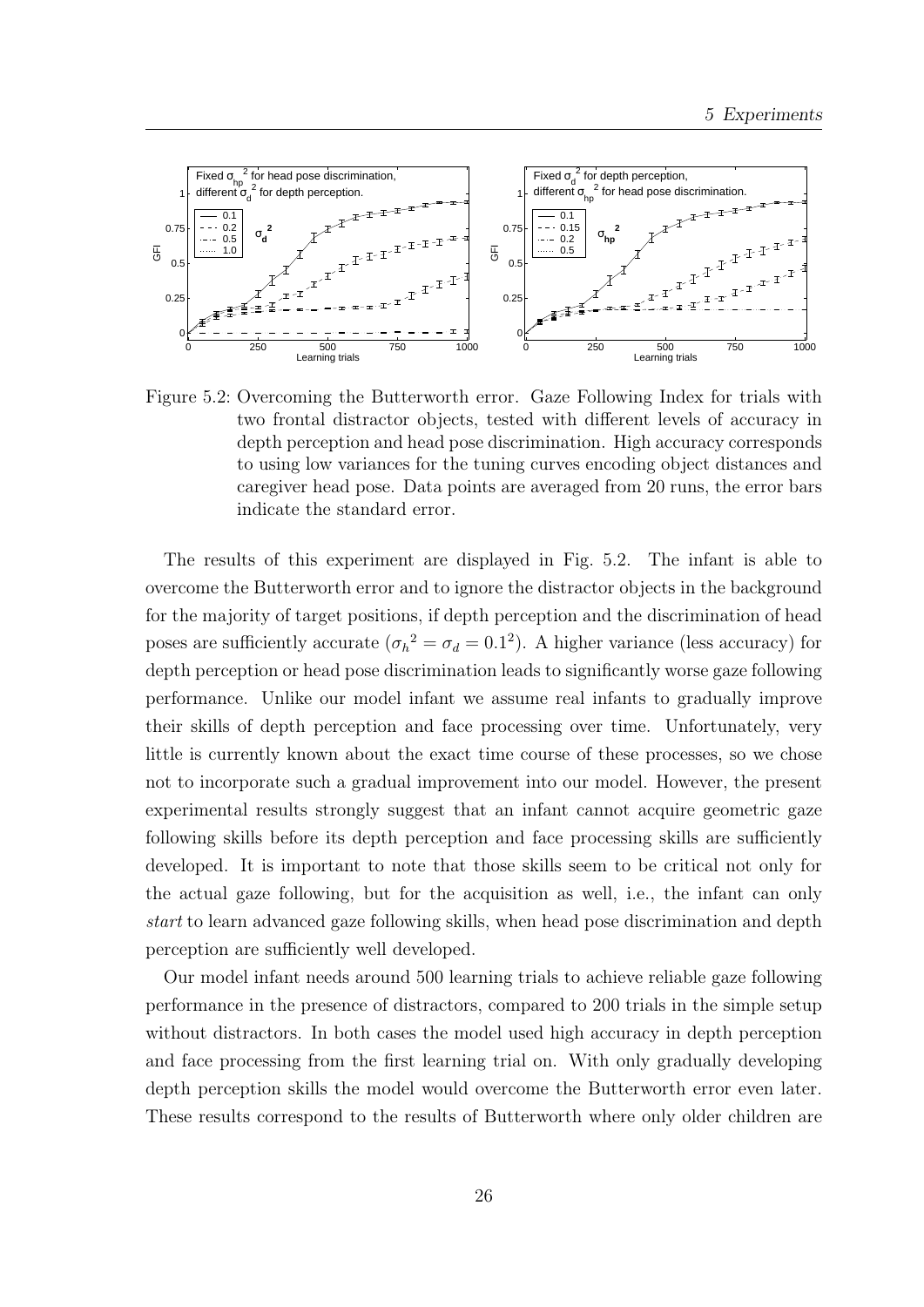

Figure 5.3: Left: Setup for experiment with distractor objects. The infant has already turned towards the target and has ignored the more salient distractors. Right: Gaze Following Index for testing trials with different numbers of random objects in the room during training. Data points are averaged from 20 runs, the error bars indicate the standard error.

able to follow their caregiver's gaze correctly in ambiguous situations. Note that in the experiments of Butterworth and Jarrett even 18-month-olds did not reliably follow gaze to rear targets in the presence of lateral distractors. The model eventually learns to do so, however. Thus, the model predicts that infants older than 18 month should eventually learn to follow gaze to rear targets in the presence of frontal distractors, too. To our knowledge, this experiment has not been attempted yet.

In this experiment the model is more sensitive to changes of the learning rates (only robust for scaling by up to a factor of 3, with slightly lower final performance): when the learning rate is too low, the distractor object causes a higher activity in  $I$  than the learned associations. On the other hand, a very high learning rate yields very high activations for the estimate of the caregiver's line of gaze in  $I$ , which will overpower the memorized rewards in the computation of  $A$  as in  $(3.11)$ . Thus, the infant does not stop shifting gaze after finding the target object, but continues to scan for targets at all locations "slightly" associated with the caregiver's head pose. In this case, the infant might still return to the target after eliminating all other hypothesized target locations, but this would take significantly longer than the 10 time steps in the test trials, and is inconsistent with the behavior of real infants.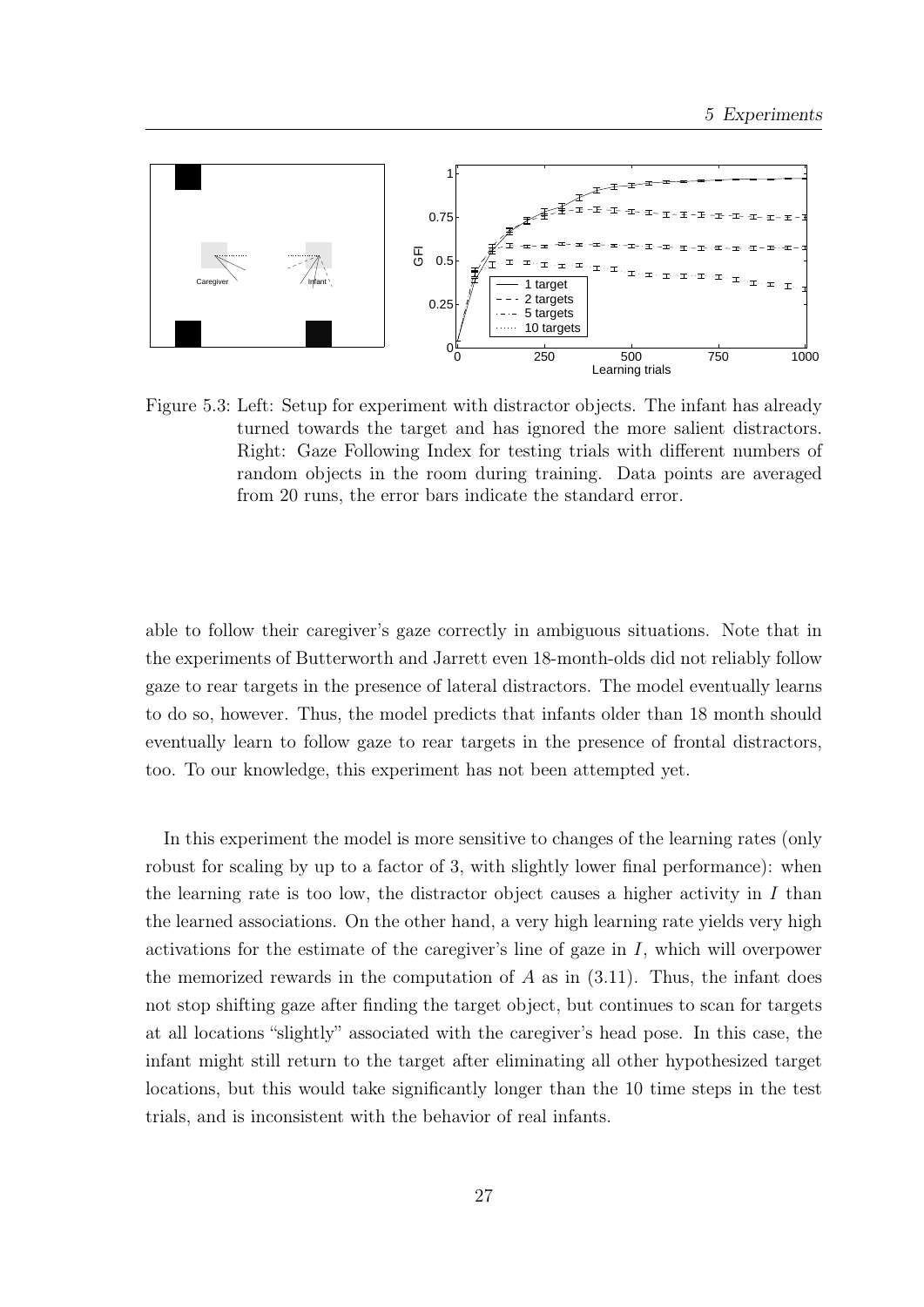### 5.3 Learning in cluttered environments

In this experiment we test the robustness of the model with respect to the number of random objects present during the training trials. In the following we neglect the caregiver's own saliency, because it is significantly smaller than the saliency of the objects. If there is only one object present at a time, the caregiver always looks at this target. Since there are only "correct" stimuli, the infant associates the caregiver's head pose only with locations of objects that the caregiver has actually observed. With multiple targets being present during training the caregiver still reliably looks at the most salient object, but due to the foveated vision the infant will often shift its gaze to one of the other random objects, if the caregiver's more salient target is outside its field of view. This way, the infant also associates locations with the caregiver head pose that do not correspond to it. However, there is still a correlation between the caregiver's head pose and the location of salient objects, and we expect the infant to acquire gaze following skills at least to some degree.

Like in the first experiment, we test the gaze following performance with target pairs on all possible locations. Again, the caregiver turns to the slightly less salient object. This time there is no seperation into different target groups.

The result of this experiment is displayed in Fig. 5.3 (right). As expected, the more targets are present during training, the lower is the gaze following index that the infant achieves after 1000 learning trials. But even with a number of 10 objects, which can cover about 15% of the possible 9x7 locations in the room, the infant still shows gaze following behavior. This demonstrates that it is possible for the infant to acquire gaze following skills based on the correlation between head poses and locations of objects, even if not all training stimuli are "correct". On the other hand, in cluttered training environments the gaze following performance is significantly worse than it could be. Real infants learn gaze following in their everyday life, and their environment contains a lot more interesting things to see than just a few designated targets. In many cases, a child's home is cluttered with salient objects in many different colors. However, motion can let certain things like people, cars or moving toys stick out from the rest. Also, in social interactions, e.g. when playing with their children, caregivers tend to draw their infants' attention to the objects they currently look at, for example by slightly shaking a toy or moving their hands. It seems likely that this makes these targets temporarily more salient than other objects in the environment, thus relatively thinning out the clutter and enhancing the training conditions for the infant.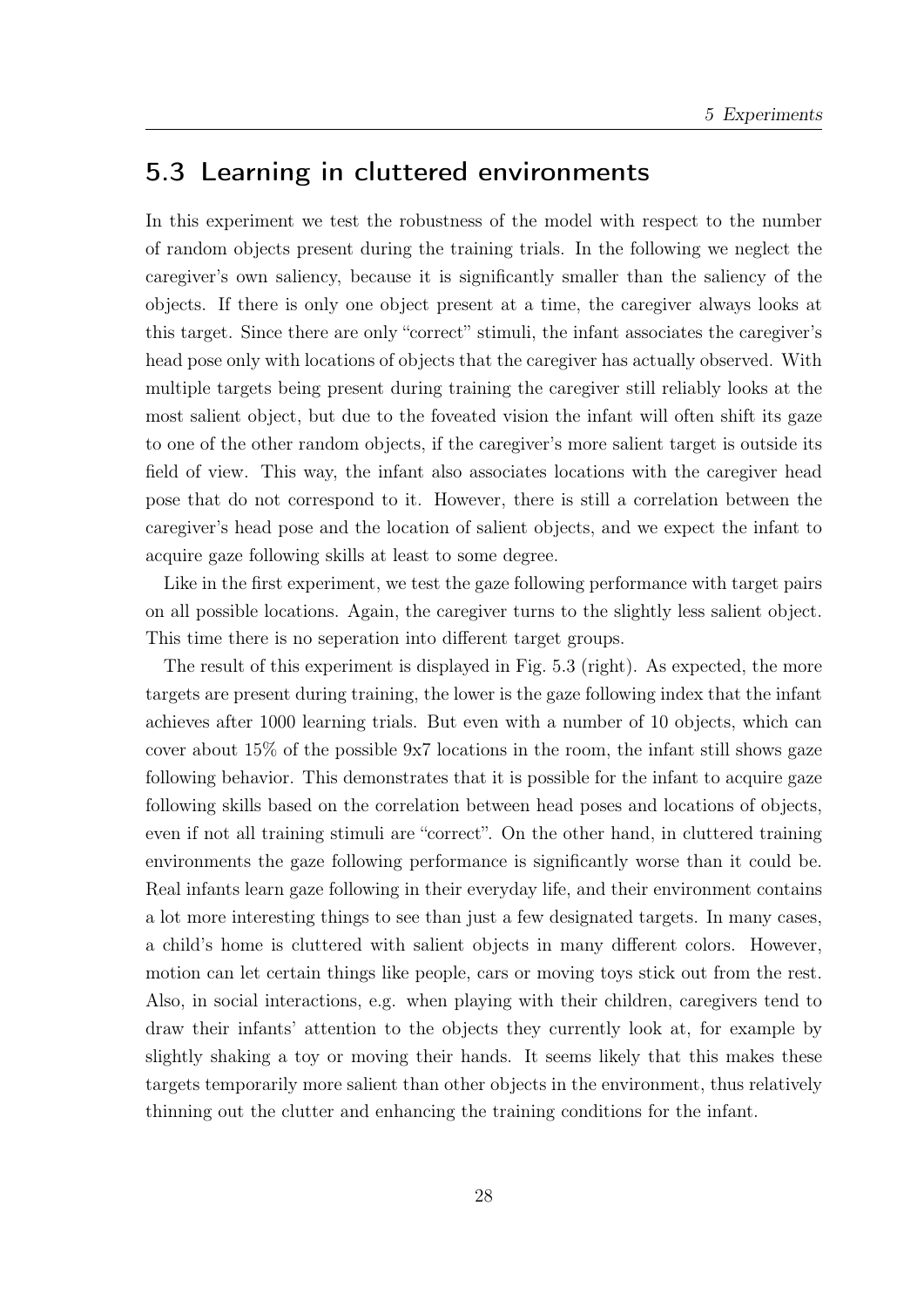## 6 Conclusion

We have analyzed the gaze following problem with an emphasis on its spatial characteristics, and presented a new model for the emergence of gaze following. The infant in our model learns to follow the caregiver's gaze by learning associations between observed head poses and positions in space, even in cluttered environments. These associations form an ambiguous mapping from every head pose to several locations where salient objects are likely to be present. Compared to a previous version of the model [2], we have only used strictly local learning rules in the current model. We demonstrated in experiments that our model is able to reach all stages of gaze following: first it is able to resolve spatial ambiguities when distractor objects are present in the background by using depth perception, and second it follows the caregiver's gaze to locations even behind its back. Furthermore, the temporal progression of the different stages is similar to the development observed in real infants: gaze following to frontal targets early in the development, overcoming the Butterworth error and finding lateral targets later, and locating rear targets even later.

The model also makes predictions about the effect of limitations in depth perception and face processing on infants' ability to gain advanced gaze following skills: the better an infant can discriminate different head poses and object distances, the smaller is the region in space that will be associated with each head pose. If one of these two skills is not sufficiently developed, the model cannot overcome the Butterworth error. This suggests that children who are late to acquire accurate face processing and/or depth perception may develop geometric gaze following skills later than their peers. At present, only little is known about the head pose discrimination accuracy of infants in this age range and how it develops over time. Regarding depth perception, available evidence makes it seem likely that it was not the limiting factor in the experiments of Butterworth and Jarrett (e.g. [25], chap. 3).

Butterworth and Jarrett proposed that the development of a representation of space that contains infant, caregiver, and objects corresponds to the infants' ability to follow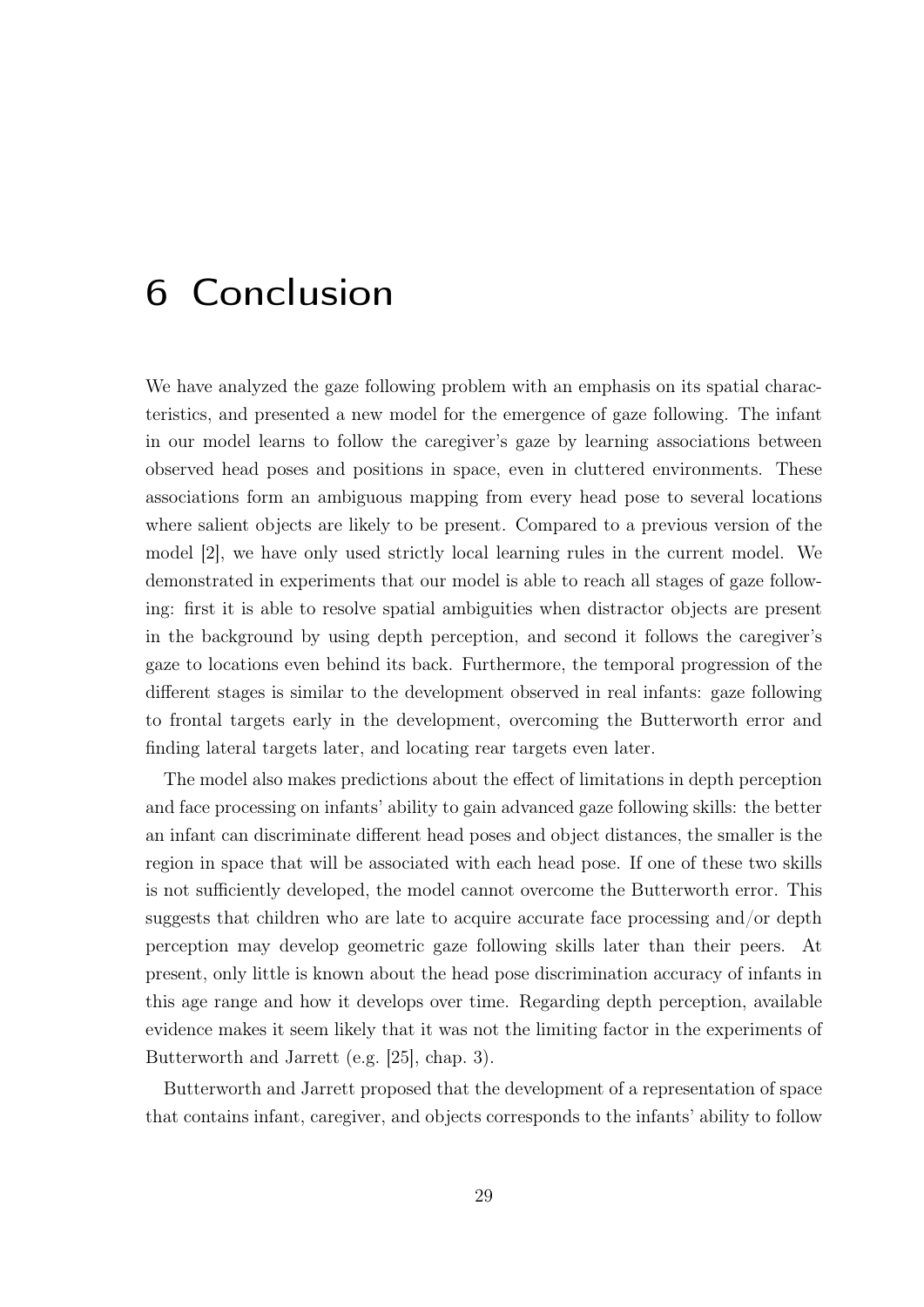gaze to rear targets. The body-centered coordinate systems that we use in the infant agent provide such a spatial representation. The results of our first experiment show that gaze following to rear targets might occur later, even with such a representation of space already in place. Hence, it is premature to conclude that a lack of such a representation is responsible for failures to follow gaze to rear targets. While this is certainly a possibility, it is also conceivable that such a representation is already in place, but that it simply has not been properly connected to a representation of the caregiver's head pose.

Our model, like all models, makes many abstractions and simplifications. While focusing on the spatial problems of gaze following we especially simplified the dynamic aspects of the problem by running the simulation in discrete trials. Different problems occur with a continuous time line in a dynamic environment: the longer the infant turns away from the caregiver, the more likely it is that the caregiver has already shifted its gaze again, causing a growing uncertainty in the infant's estimate of the caregiver head pose. The memory model for remembering the saliency of previously fixated locations suffers from a similar problem.

Our present model uses Hebbian learning. A re-formulation in the language of more modern learning approaches from the research areas of reinforcement learning, active vision or machine learning could be desirable. One can understand the infant's search for salient targets as a state estimation process, based on limited observations of the real state, which is the actual distribution of salient objects in the room. Research on Partially Observable Markov Decision Processes (POMDPs) deals with the problem of decision making in environments with hidden states (e.g. [26]). Denzler and Brown developed an information theoretic approach to optimal sensor parameter selection in object recognition [27]. A similar approach could be used in the infant agent to learn how to efficiently integrate information from the available sources, namely accurate visual perception with a limited field of view and ambiguous information from evaluating the caregiver's head pose.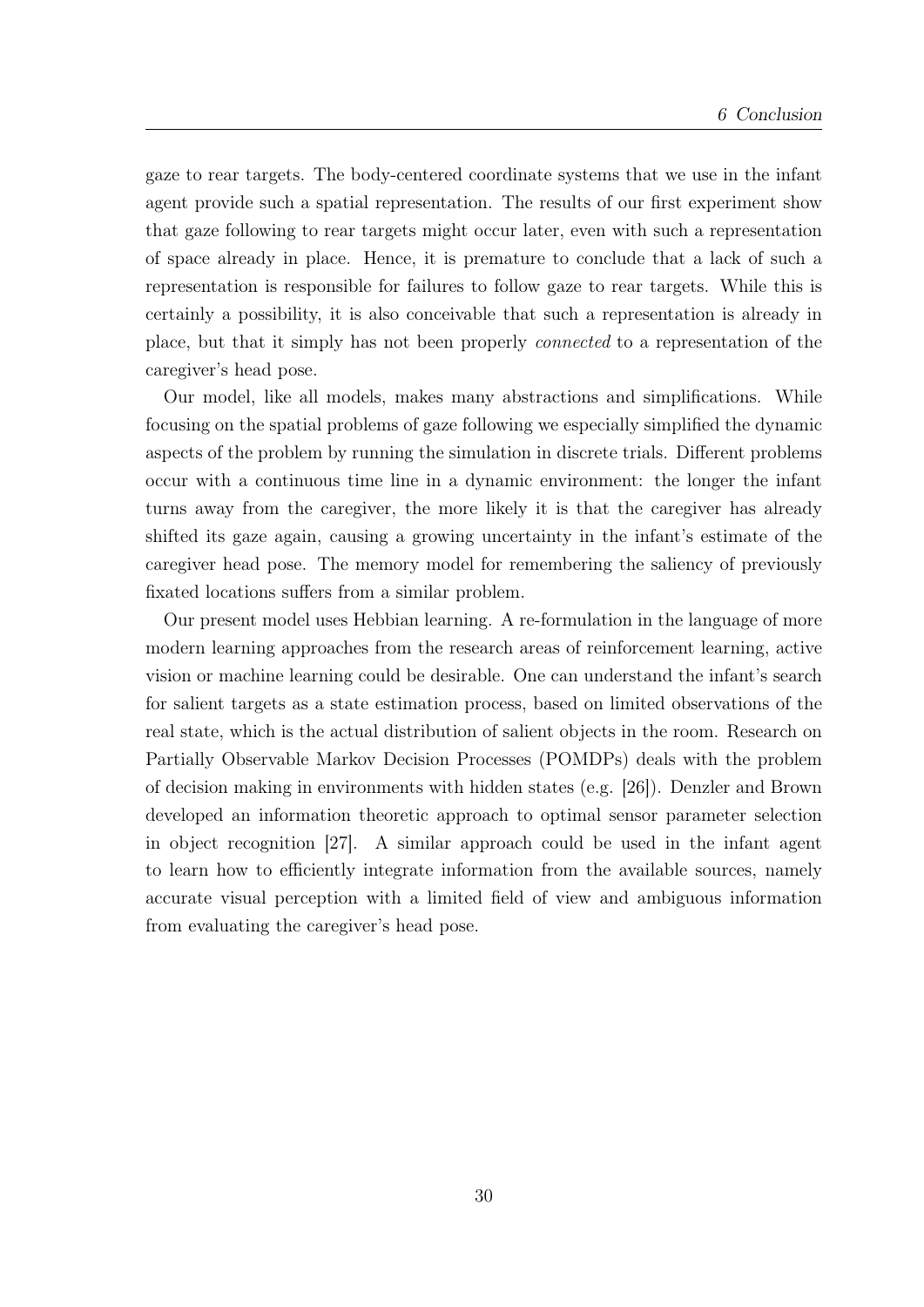## Bibliography

- [1] B. Lau, J. Triesch, Learning gaze following in space: a computational model, in: Proc. 3rd Workshop on Self-Organization of AdaptiVE Behavior (SOAVE), Ilmenau, Germany, Fortschritt-Berichte VDI, Reihe 10, Nr. 743, VDI-Verlag, 2004.
- [2] B. Lau, J. Triesch, Learning gaze following in space: a computational model, in: 3rd International Conference for Development and Learning, ICDL'04, La Jolla, California, USA, 2004.
- [3] J. L. Elman, E. A. Bates, M. H. Johnson, D. Karmiloff-Smith, A.and Parisi, K. Plunkett, Rethinking Innateness: A connectionist perspective on development, A Bradford Book, The MIT Press, 1996.
- [4] R. C. O'Reilly, Y. Munakata, Computational Explorations in Cognitive Neuroscience, A Bradford Book, The MIT Press, 2000.
- [5] C. Moore, P. J. Dunham (Eds.), Joint attention: Its origins and role in development, Erlbaum, 1995.
- [6] M. Tomasello, The cultural origins of human cognition, Harvard Univ. Press, 1999.
- [7] G. E. Butterworth, The ontogeny and phylogeny of joint visual attention, in: A. Whiten (Ed.), Natural theories of mind: Evolution, development, and simulation of everydaymindreading, Blackwell, 1991, pp. 223–232.
- [8] M. Scaife, J. S. Bruner, The capacity for joint visual attention in the infant, Nature 253 (1975) 265ff.
- [9] G. E. Butterworth, S. Itakura, How the eyes, head and hand serve definite reference, British Journal of Developmental Psychology 18 (2000) 25–50.
- [10] G. O. Deák, R. Flom, A. D. Pick, Perceptual and motivational factors affecting joint visual attention in 12- and 18-month-olds, Developmental Psychology 36 (2000) 511–523.
- [11] P. Mundy, A. Gomes, Individual differences in joint attention skill development in the secondyear, Infant Behaviour & Development 21 (2) (1998) 373–377.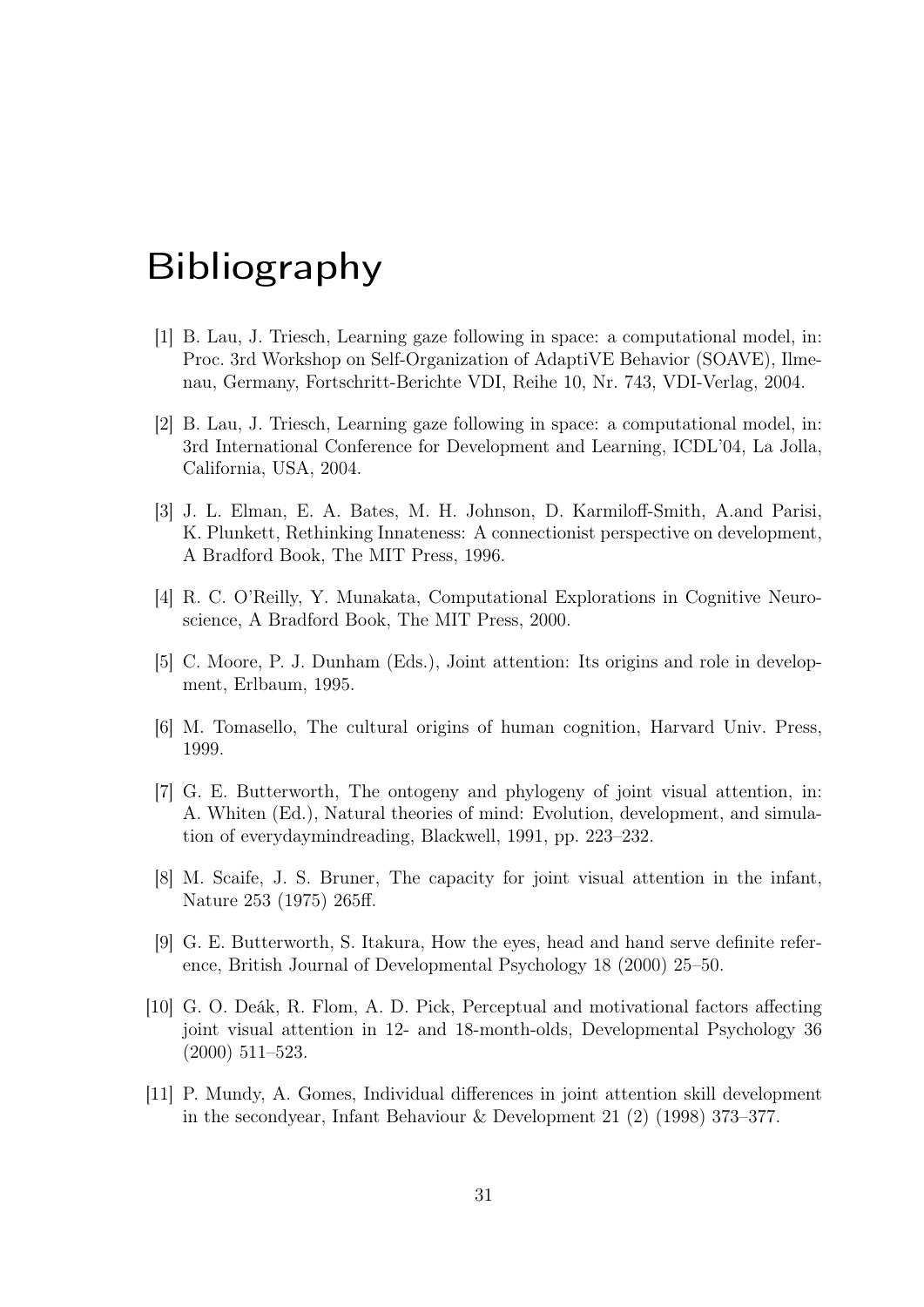- [12] G. E. Butterworth, N. Jarrett, What minds have in common is space: Spatial mechanisms serving joint visualattention in infancy, British Journal of Developmental Psychology 9 (1991) 55–72.
- [13] J. D. Lempers, Young children's production and comprehension of nonverbal deictic behaviors, Journal of Genetic Psychology 135 (1979) 93–102.
- [14] A. J. Caron, S. C. Butler, R. Brooks, Gaze following at 12 and 14 months: Do the eyes matter?, British Journal of Developmental Psychology 20 (2002) 225–239.
- [15] A. Yonas, C. A. Elieff, M. E. Arterberry, Emergence of sensitivity to pictorial depth cues: Charting development inindividual infants, Infant Behaviour & Development 25 (2002) 495–514.
- [16] S. Baron-Cohen, Mindblindness: an essay on autism and theory of mind, A Bradford Book, The MIT Press, 1995.
- [17] C. Moore, V. Corkum, Social understanding at the end of the first year of life, Developmental Review 14 (1994) 349–372.
- [18] E. Carlson, J. Triesch, A computational model of the emergence of gaze following, in: H. Bowman, C. Labiouse (Eds.), Connectionist Models of Cognition and Perception II, World Scientific, 2003.
- [19] R. S. Sutton, A. G. Barto, Reinforcement Learning: an introduction, A Bradford Book, The MIT Press, 1998.
- [20] C. Teuscher, J. Triesch, To care or not to care: Analyzing the caregiver in a computational gaze following framework, 3rd International Conference for Development and Learning, ICDL'04, La Jolla, California, USA.
- [21] Y. Nagai, K. Hosoda, A. Morita, M. Asada, A constructive model for the development of joint attention, Connection Science 15 (4) (2003) 211–229.
- [22] H. Jasso, J. Triesch, A virtual reality platform for studying cognitive development, in: 3rd International Conference for Development and Learning, ICDL'04, La Jolla, California, USA, 2004.
- [23] J. R. Movellan, J. S. Watson, The development of gaze following as a bayesian systems identification problem, Tech. Rep. 2002.01, MPLab, UC San Diego, California, USA (2002).
- [24] H. Kim, G. York, G. Burton, E. Murphy-Chutorian, J. Triesch, Design of an anthropomorphic robot head for studying autonomous development and learning, Proc. of IEEE 2004 International Conference on Robotics and Automation (ICRA 2004), Los Angeles, CA, USA.